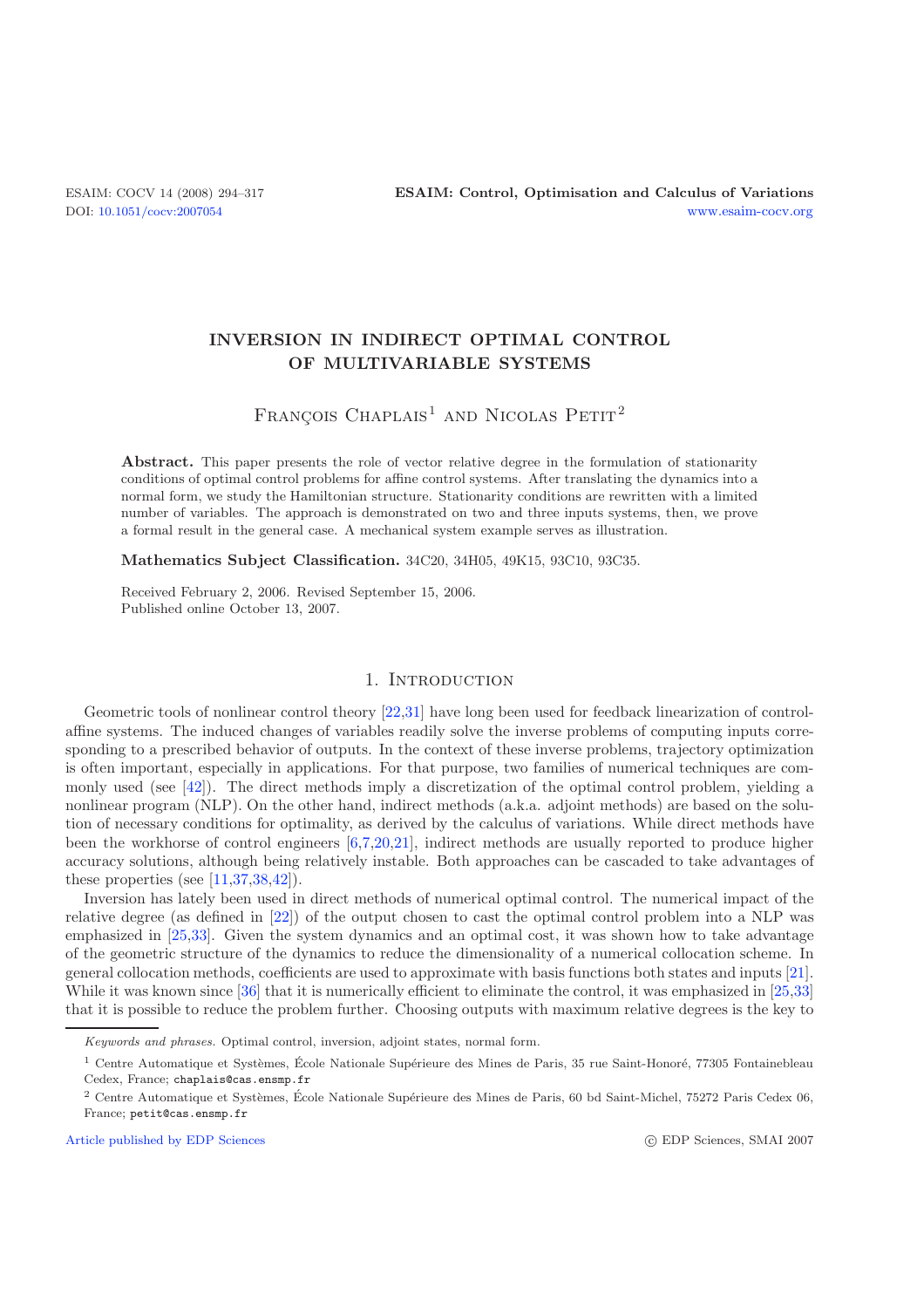efficient variable elimination that lowers the number of required coefficients (see for example [\[30](#page-23-10)]). In differential equations, constraints, and cost functions, unnecessary variables are substituted with successive derivatives of the chosen outputs. For that reason, it is a smart choice to represent these outputs with basis functions that can be easily differentiated. A prime example are B-splines functions as in the software package NTG [\[26\]](#page-23-11). Other possibilities, such as Legendre pseudospectral differentiation, or Chebyshev approximations of the derivatives are presented in [\[35](#page-23-12)] and [\[15](#page-22-3)[,16](#page-22-4)] respectively. When combined to a NLP solver (such as NPSOL [\[20\]](#page-23-3) for instance), this can induce drastic speed-ups in numerical solving [\[2](#page-22-5)[,26](#page-23-11)[,29](#page-23-13)[,40\]](#page-23-14). The best-case scenario is full feedback linearization (as implied by flatness [\[18](#page-22-6)[,19](#page-22-7)]) considered theoretically, numerically in [\[17](#page-22-8)[,32](#page-23-15)[,34](#page-23-16)[,39](#page-23-17)[,41\]](#page-23-18), and in practice in [\[27](#page-23-19)].

In this paper, we focus on indirect methods. In this framework, we show how to use the geometric structure of the dynamics. In [\[14\]](#page-22-9), we addressed the case of single-input single-output (SISO) systems with a n-dimensional state. We emphasized that r the relative degree of the primal system also plays a role in the adjoint (dual) dynamics. The two-point boundary value problem (TPBVP) can be rewritten by eliminating many variables. Only  $n - r$  variables are required. In the case of full feedback linearisability, the primal and adjoint dynamics take the form of a 2n-degree differential equation in a single variable: the linearizing output. The adjoint variables are computed and eliminated. In this paper, we address the general case of multi-inputs multioutputs (MIMO) systems. We note n the dimension of the state, m the number of inputs, and r the total relative degree (see Def. 1). The proposed results encompass the SISO case but, not surprisingly, requires more in-depth investigations of stationarity conditions. The system under consideration may only be partly feedback linearizable (*i.e.* may have a zero dynamics). The main contribution of the paper is the derivation of a 2n dimensional necessary state space form equation for the primal and adjoint dynamics using a reduced number of variables  $(m + 2(n - r))$ . Adjoint states corresponding to the linearizable part of the dynamics are explicitly computed and eliminated from stationarity conditions.

The article is organized as follows. In Section [2,](#page-2-0) we present an introductory example to stress main noticeable points and motivate our approach. The classic forced van der Pol system is considered. Adjoint variables are eliminated from the TPBVP. After a numerical resolution with a standard software package, the adjoint variables are analytically recovered. This yields a straightforward computation of neighboring extremals (as defined in [\[9](#page-22-10)]) and provides answers to post optimal analysis. Interestingly, these results do not really depend on the numerical method used to compute primal variables optimal trajectories: both direct and indirect methods can be used. In any case, the adjoint variables can be derived through stationarity conditions. The main method of adjoint variables recovery and elimination is illustrated by this simple example: the key is to iteratively differentiate the stationarity relation of the Hamiltonian with respect to the control variables. Numerical experiments are reported to illustrate the relevance of our approach. More generally, in Section [3,](#page-8-0) we define a Lagrange optimal control problem for which we aim at proving a general result. Recalling the Weak Minimum Principle, we detail stationarity conditions involving high derivative orders of linearizing outputs. We use a normal form obtained by feedback linearization. Elimination of adjoint variables corresponding to the linear part of the normal form is explained in Lemma 1. Substitutions in stationarity conditions of the Hamiltonian yield high order necessary differential equations for the linearizing outputs. These give Theorem [2.](#page-11-0) Further, it is possible to lower orders of this set of necessary differential equations by more in-depth investigations. Sequentially, elimination of variables is performed in Section [4.](#page-13-0) Eventually, this procedure yields the desired 2n dimensional state space form system in  $m+2(n-r)$  variables. To provide a direct reading of the proposed approach, two cases of practical interest are detailed (two and three inputs systems respectively). We address the general case in Theorem [3.](#page-17-0) In Section [5,](#page-20-0) we illustrate the proposed approach with a mechanical system example. Finally, we give conclusions and future directions of our work in Section [6.](#page-22-11)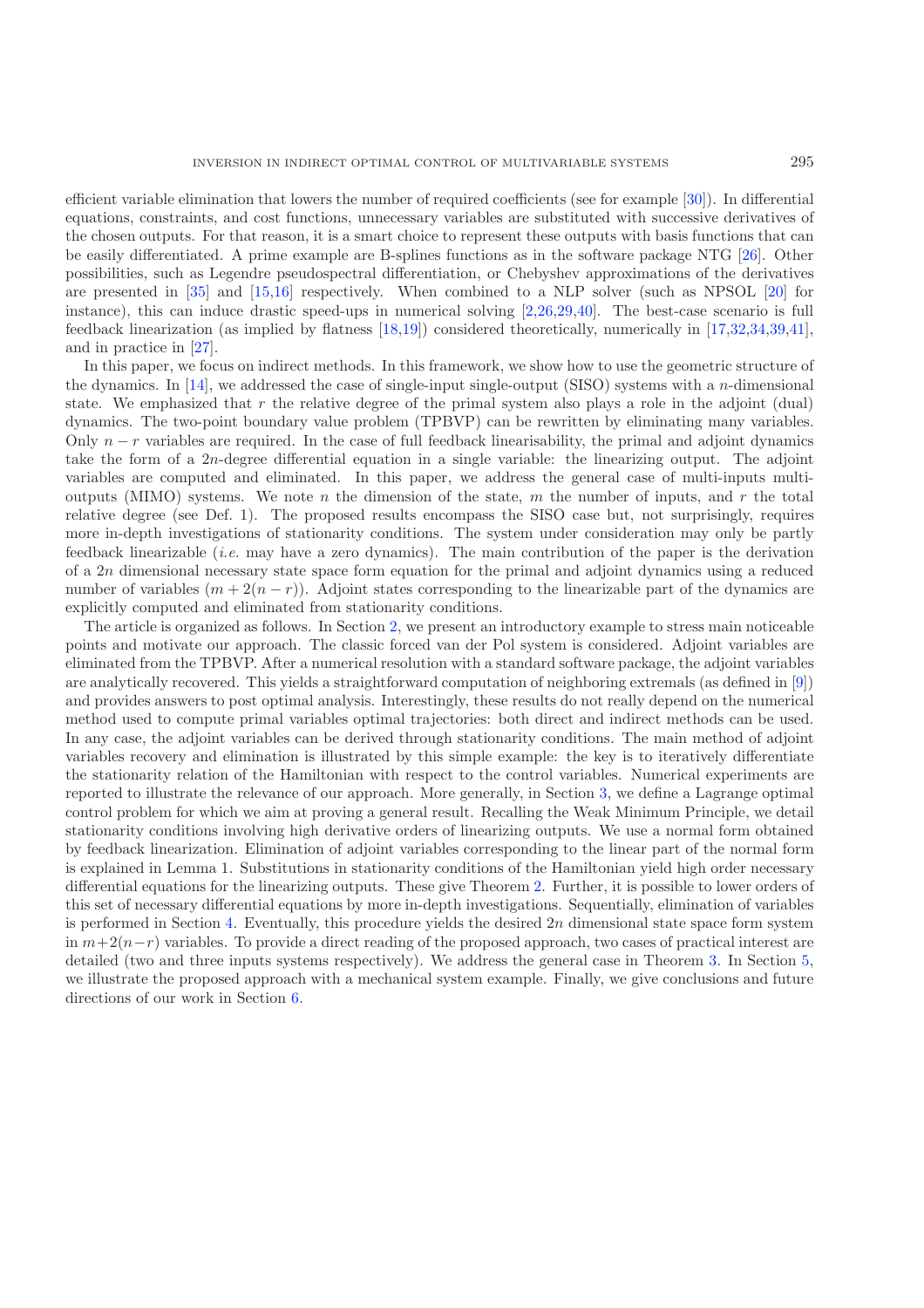#### 2. Introductory example and motivation

## <span id="page-2-0"></span>2.1. **Three approaches to an example from the literature**

In this section, we want to stress some noticeable points in optimal control problems that can be rewritten under a normal form. We consider the classic forced van der Pol Problem that served as a benchmark problem in [\[15](#page-22-3)[,26](#page-23-11)[,34\]](#page-23-16). The dynamics of this single input cascade system is

<span id="page-2-2"></span><span id="page-2-1"></span>
$$
\dot{x}_1 = x_2 \tag{1}
$$

$$
\dot{x}_2 = -x_1 + (1 - x_1^2)x_2 + u. \tag{2}
$$

<span id="page-2-3"></span>The optimal control problem we consider is the following

**Problem 1.** Minimize the quadratic cost function  $J = \frac{1}{2} \int_0^5 (x_1^2(s) + x_2^2(s) + u^2(s)) ds$  subject to the dynam-ics [\(1](#page-2-1)[,2\)](#page-2-2) and the endpoint constraints  $x_1(0) = 1$ ,  $x_2(0) = 0$ ,  $x_2(5) - x_1(5) = 1$ .

The dynamics is flat, and feedback linearizable by static feedback. Indeed,  $z_1 = x_1$  is a linearizing output. This means that the state variables and the control write in terms of  $x_1$  and its derivatives. Here, we have  $x_2 = \dot{x}_1$ , and  $u = \ddot{x}_1 + x_1 - (1 - x_1^2)\dot{x}_1$ . There is a one-to-one relationship between the trajectories of the system  $t \mapsto (x, x_2, y)(t)$  and the trajectories of  $t \mapsto x_1(t)$  through these last relations. A first possibil  $t \mapsto (x_1, x_2, u)(t)$  $t \mapsto (x_1, x_2, u)(t)$  $t \mapsto (x_1, x_2, u)(t)$  $t \mapsto (x_1, x_2, u)(t)$  $t \mapsto (x_1, x_2, u)(t)$  and the trajectories of  $t \mapsto x_1(t)$  through these last relations. A first possibility to solve problem 1 by taking advantage of this trajectory correspondance is to follow the approach presented in [\[26\]](#page-23-11): cast the optimal control problem into a high order problem in the  $x_1$  variable. This leads to the following solution method.

<span id="page-2-6"></span>**Solution method 1** [\[26](#page-23-11)]. Use a collocation method to minimize the cost function  $J = \frac{1}{2} \int_0^5 (x_1^2(s) + (\dot{x}_1)^2(s) + (\ddot{x}_1 - x_2)(\dot{x}_1)^2(s)) ds$  explicit to the endpoint constraints  $x_1(0) = 1, \dot{x}_1(0) = 0, \dot{x}_1(5) = 1$ . Finally  $(\ddot{x}_1 + x_1 - (1 - x_1^2)\dot{x}_1)^2(s)$  ds subject to the endpoint constraints  $x_1(0) = 1, \dot{x}_1(0) = 0, \dot{x}_1(5) - x_1(5) = 1$ . Finally, recover  $u = \ddot{x}_1 + x_1 - (1 - x_1^2)\dot{x}_1$  once the optimal trajectory  $x_1$  is found.

This solution method can be implemented in a very efficient algorithm, because only a single variable is used. The trajectories of  $x_1$  are chosen in a set of B-splines functions. The derivatives are analytically computed and the cost function is approximated by quadrature formulas. This leads to a nonlinear programming problem that can be solved by a NLP software package (such as NPSOL [\[20\]](#page-23-3)).

We can also use an indirect approach and derive a two point boundary value problem (TPBVP). For that purpose, we note the Hamiltonian

$$
H = \frac{1}{2}(x_1^2 + x_2^2 + u^2) + \lambda_1 x_2 + \lambda_2 (-x_1 + (1 - x_1^2)x_2 + u)
$$

and derive the adjoint equations

<span id="page-2-5"></span><span id="page-2-4"></span>
$$
\dot{\lambda}_1 = -\frac{\partial H}{\partial x_1} = -(x_1 - \lambda_2 - 2\lambda_2 x_1 x_2) \tag{3}
$$

$$
\dot{\lambda}_2 = -\frac{\partial H}{\partial x_2} = -\left(x_2 + \lambda_1 + \lambda_2(1 - x_1^2)\right). \tag{4}
$$

<span id="page-2-7"></span>This approach yields the following solution

**Solution method 2.** Solve the four dimensional TPBVP  $(1,2,3,4)$  $(1,2,3,4)$  $(1,2,3,4)$  $(1,2,3,4)$  with boundary conditions  $x_1(0) = 1$ ,<br> $x_2(0) = 0$ ,  $x_2(5) = x_1(5) = 1$ ,  $(5) + \lambda_2(5) = 0$ . Because u from the relation  $\frac{\partial H}{\partial t} = 0$ , i.e.,  $y = -\lambda_2$  and t  $x_2(0) = 0, x_2(5) - x_1(5) = 1, \lambda_1(5) + \lambda_2(5) = 0.$  Recover u from the relation  $\frac{\partial H}{\partial u} = 0$ , *i.e.*  $u = -\lambda_2$ , once the optimal trajectory is found optimal trajectory is found.

Here, numerous numerical approaches can be used among which are collocation (as in the Matlab routine bvp4c), and shooting techniques (see [\[10](#page-22-12)] for instance). In that solution method, we have 4 unknowns. Yet,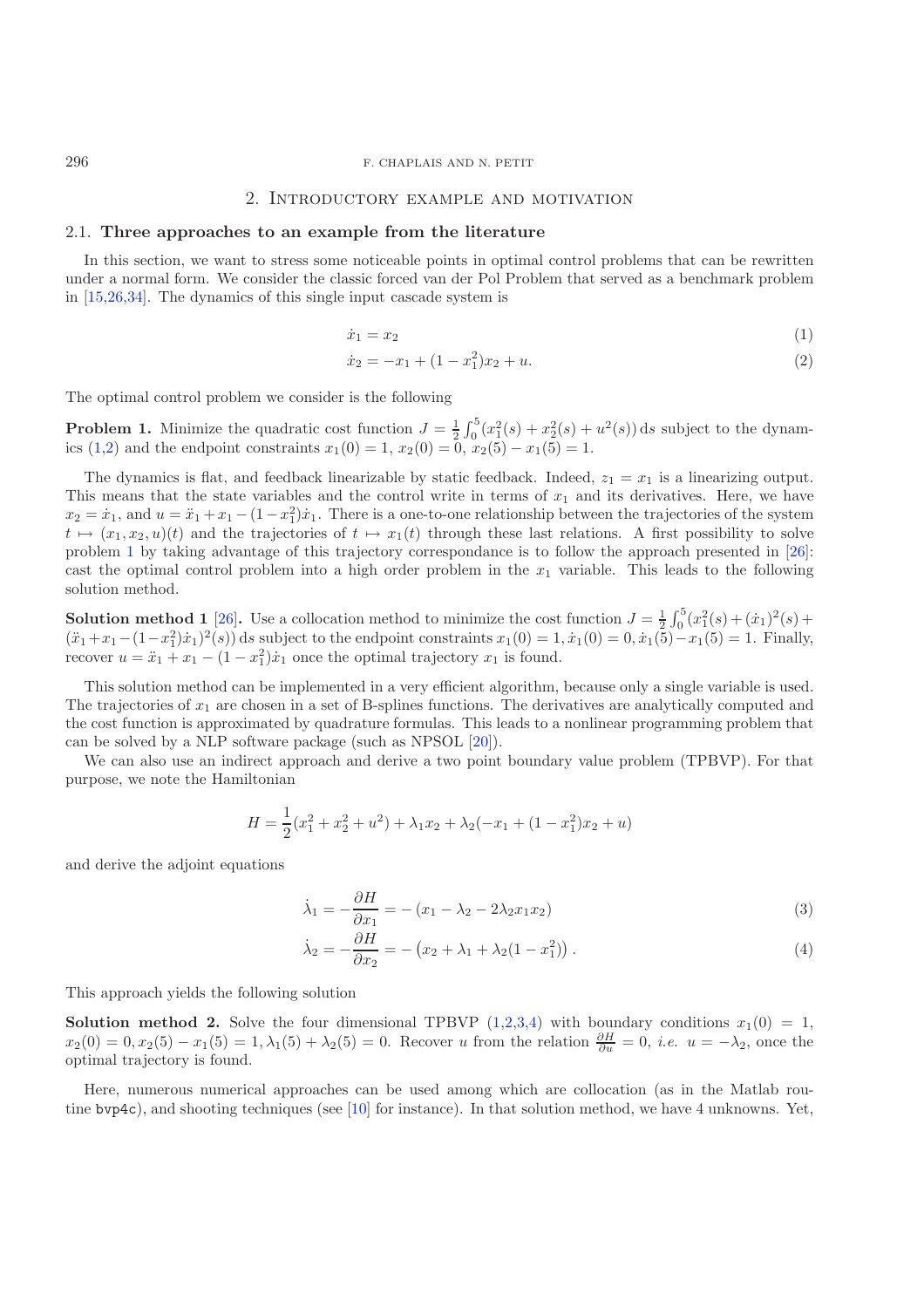it is possible to derive another TPBVP involving only a single variable. Solving the two stationarity equations  $\frac{\partial H}{\partial u} = 0$  and  $\frac{d}{dt} \frac{\partial H}{\partial u} = 0$ , we get analytic expressions for the adjoint variables in terms of  $x_1$  and its derivatives

<span id="page-3-2"></span><span id="page-3-1"></span>
$$
\lambda_1 = x_1^{(3)} + 2x_1\dot{x}_1^2 + \left(x_1 - (1 - x_1^2)\dot{x}_1\right)(1 - x_1^2) \tag{5}
$$

$$
\lambda_2 = -x_1^{(2)} - x_1 + (1 - x_1^2)\dot{x}_1.
$$
\n(6)

Then, one can substitute the expression for  $\lambda_1$  and  $\lambda_2$  into the differential equation [\(3\)](#page-2-4) to get a fourth order differential equation to be satisfied by the linearizing output. Eventually, rewriting the boundary conditions of Problem [1](#page-2-3) yields the following approach.

<span id="page-3-0"></span>**Solution method 3.** Solve the fourth order TPBVP

$$
x_1^{(4)} = -2\dot{x}_1^3 - 6x_1\dot{x}_1\ddot{x}_1 - (2x_1\dot{x}_1^2 - (1-x_1^2)\ddot{x}_1)(1-x_1^2) - 2x_1 - \ddot{x}_1
$$

with boundary conditions

$$
x_1(0) = 1, \quad \dot{x}_1(0) = 0, \quad (\dot{x}_1 - x_1)(5) = 1
$$

$$
\left(x_1^{(3)} - x_1^3 + 2x_1\dot{x}_1^2 + (1 - x_1^2)x_1^2\dot{x}_1 - \ddot{x}_1\right)(5) = 0.
$$

Then, recover  $u = \ddot{x}_1 + x_1 - (1 - x_1^2)\dot{x}_1$  once the solution is found.

So far, we have reduced the number of unknown variables to 1. Instead of  $x_1, x_2, \lambda_1, \lambda_2$  and u, only  $x_1$  needs to be considered both in the differential equations to be satisfied by optimal trajectories, and in the boundary conditions. Solving this last TPBVP can be done with many numerical solvers, *e.g*. the above mentioned Matlab routine bvp4c. Results are comparable to those obtained with solution method [1](#page-2-6) in [\[26\]](#page-23-11) and [\[34](#page-23-16)]. The obtained cost is 1.68568.

## 2.2. **Post-optimal analysis**

Now, it is interesting to notice that no matter which solution technique  $(1 \text{ or } 2 \text{ or } 3)$  $(1 \text{ or } 2 \text{ or } 3)$  $(1 \text{ or } 2 \text{ or } 3)$  $(1 \text{ or } 2 \text{ or } 3)$  $(1 \text{ or } 2 \text{ or } 3)$  is used to compute optimal trajectories, we can recover the optimal adjoint variables histories through [\(5,](#page-3-1)[6\)](#page-3-2) without any kind of integration or differential equation solving. The reason for this is that the adjoint states  $\lambda_1$  and  $\lambda_2$  write in terms of the linearizing output through [\(5\)](#page-3-1) and [\(6\)](#page-3-2).

From here, post-optimal analysis and neighboring extremal computations can be performed by considering the following time-varying matrices

$$
f_x = \begin{pmatrix} 0 & 1 \\ -1 - 2x_1x_2 & 1 - x_1^2 \end{pmatrix}, f_u = \begin{pmatrix} 0 & 1 \end{pmatrix}^T, H_{uu} = 1, H_{ux} = 0, H_{xx} = \begin{pmatrix} 1 - 2\lambda_2x_2 & -2x_1\lambda_2 \\ -2x_1\lambda_2 & 1 \end{pmatrix},
$$
  

$$
A = f_x, B = f_u H_{uu}^{-1} f_u^T, C = H_{xx}.
$$

Consider a perturbation in the state  $\delta x$  and a revision in the terminal condition  $\delta \psi$ . The perturbed TPBVP dynamic is

$$
\dot{\delta}x = A(t)\delta x - B(t)\delta\lambda
$$

$$
\dot{\delta}\lambda = -C(t)\delta x - A^{T}(t)\delta\lambda.
$$

This can be readily solved by a backward sweep method (see [\[9\]](#page-22-10)) for which we must consider

$$
\dot{S} = SBS - SA - ATS - C, \quad \dot{R} = -ATR + SBR, \quad \dot{Q} = RTBR
$$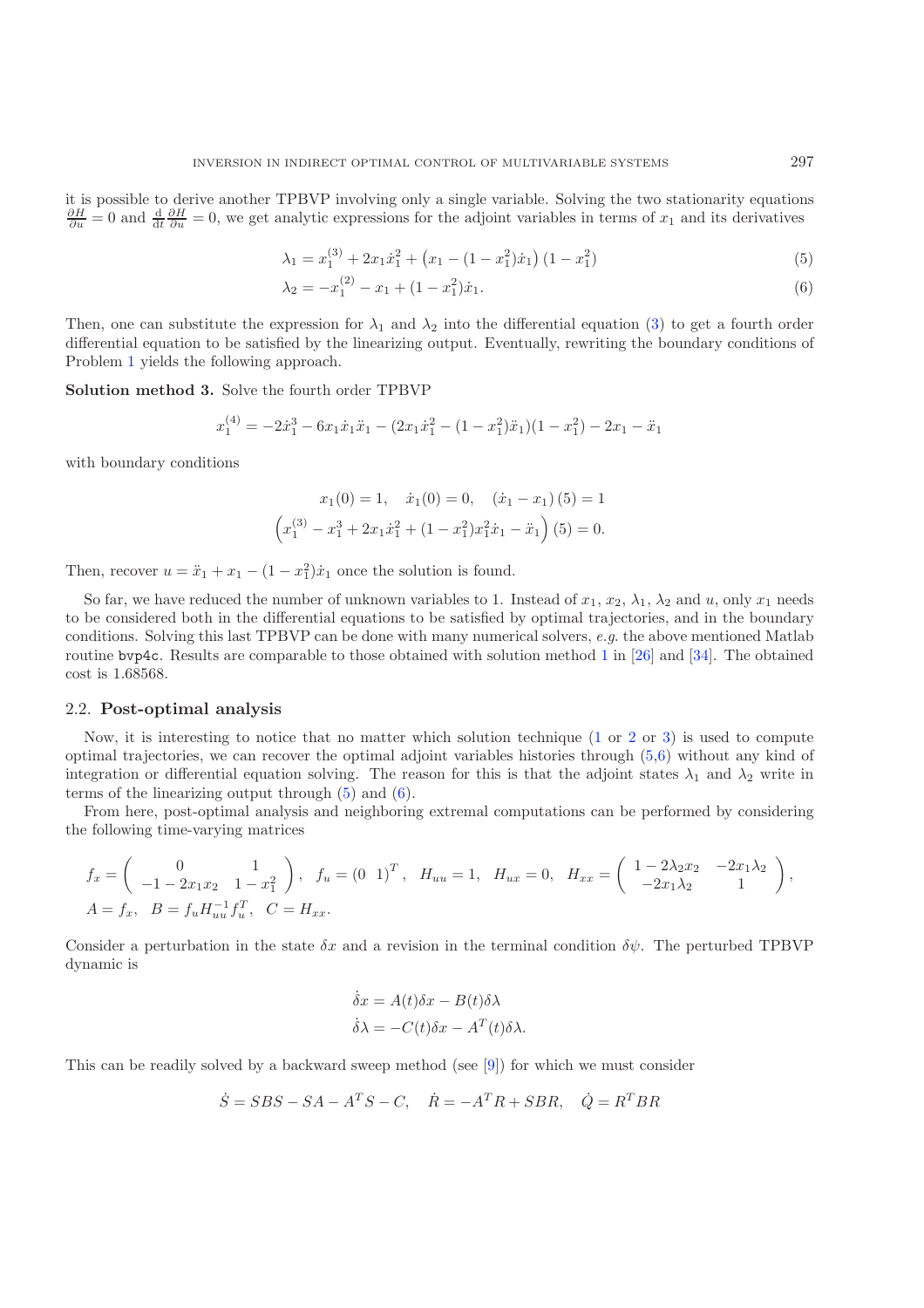

Figure 1. Solution to an optimal control problem for the van der Pol system. Optimal state, control and adjoint variables are computed from  $x_1$  and its derivatives.

with boundary conditions  $S(5) = \begin{pmatrix} 0 & 0 \\ 0 & 0 \end{pmatrix}$ ,  $R(5) = \begin{pmatrix} -1 \\ 1 \end{pmatrix}$  $\Big), Q(5) = 0.$  Solving these equations backward in time gives the perturbation feedback control law

$$
\delta u = -H_{uu} \left( H_{ux} + f_u^T (S - RQ^{-1} R^T) \right) \delta x - H_{uu}^{-1} f_u^T R Q^{-1} \delta \psi.
$$

For example, one can easily compute  $\delta u(0)/\delta x(0) = -0.4336$ , and the partial derivative of the optimal cost value with respect to a change of initial condition is (2.377 0.388).

Of course, we derived the preceding results in a straightforward manner. This was for sake of motivation. Our conclusion here is that the optimal history of the linearizing output  $x_1$  actually carries a lot of information: histories of adjoint variables and, consequently, information about neighboring extremals, closed loop approximate optimal control, and post optimal analysis. One can wonder how general this property is. In Sections [3](#page-8-0) and [4,](#page-13-0) we actually prove similar results in general multivariable cases.

# <span id="page-4-0"></span>2.3. **Increase in accuracy**

#### 2.3.1. *Theoretical aspects*

We would like to mention that some significant impact on convergence of numerical solvers dedicated to the approach we advocate can be expected. In [\[5](#page-22-13)], Section 5.6, numerical schemes for solving boundary value problems for high order differential equations are studied. A collocation scheme is proposed along with various implementations. A first convergence result for linear boundary value problems is proven. We note  $p$  the regularity of the coefficients of the linear differential system, and m its order. Approximate solutions are sought after among piecewise polynomials of degree  $k + m$ . There are k collocation points, and h corresponds to the mesh size. Under an orthogonality condition on the collocation points, the following error estimates are derived in [\[5\]](#page-22-13), Theorem 5.140. At the mesh points  $x_i$ 

$$
|u^{(j)}(x_i) - u^{(j)}_{\pi}(x_i)| = O(h^p), \quad 0 \le j \le m - 1
$$
\n(7)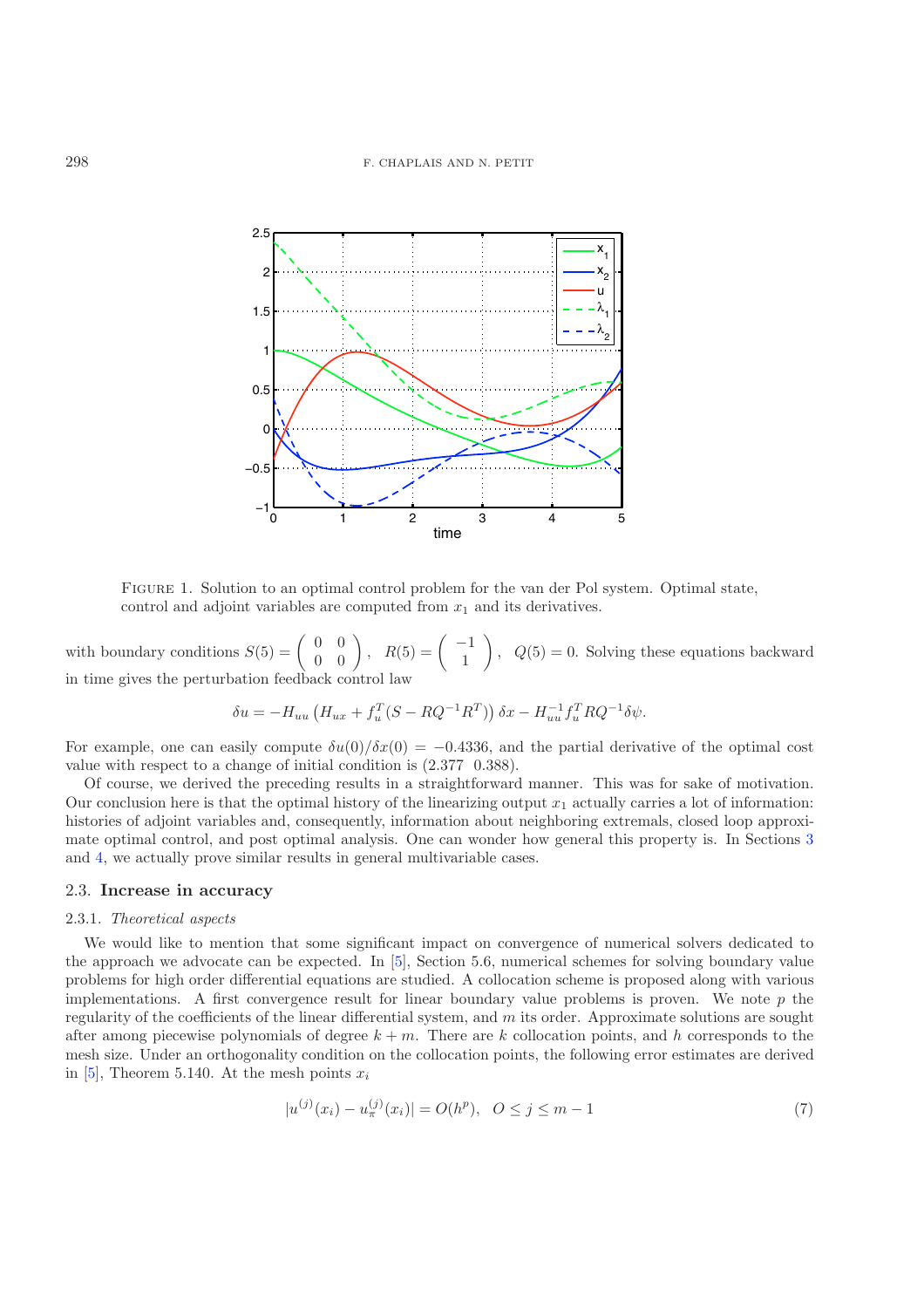<span id="page-5-0"></span>where u is the exact solution of the BVP problem and  $u_{\pi}$  is the approximate solution obtained through the collocation scheme for the high order system. Outside the mesh points, we have

<span id="page-5-1"></span>
$$
|u^{(j)}(x) - u^{(j)}_{\pi}(x)| = O(h^{k+m-j}) + O(h^p), \quad 0 \le j \le m-1.
$$
 (8)

Interestingly, if we choose to use the proposed collocation method on an equivalent state space form, [\(7\)](#page-4-0) remains unchanged, but  $(8)$  is replaced by

$$
|y(x) - y_{\pi}(x)| = O(h^{k+1}) + O(h^p)
$$
\n(9)

where y (resp.  $y_{\pi}$ ) is the exact (resp. approximate collocation) solution of the equivalent state space form<br>BVP (*u* is the concetenation of the derivatives of *u* from order 0 to  $m = 1$  see [5], pp. 220–222). In ter BVP (y is the concatenation of the derivatives of u from order 0 to  $m-1$  see [\[5\]](#page-22-13), pp. 220–222). In terms of convergence, the upper bound of  $(8)$  is better than  $(9)$ . If p is large enough, we see that the collocation method for the high order system is more accurate than the collocation method for the state space form at points outside the mesh.

These approaches are then extended to the nonlinear case using quasi-linearization and a Newton method to solve the nonlinear problem. Roundoff errors depend on which functions basis is used for collocation. This is beyond the scope of this remark; interested readers can refer to [\[5\]](#page-22-13), Section 5.6.4.

#### <span id="page-5-4"></span>2.3.2. *Numerical investigations*

For sake of illustration, we present an optimal control example which possesses an analytical solution. In this problem of optimal investment (see [\[24\]](#page-23-20) for original problem formulation), it is desired to optimize the following cost

<span id="page-5-3"></span>
$$
J = \int_0^T \exp(-\beta t) 2\sqrt{u} dt
$$

$$
\dot{x} = \alpha x - u
$$

under the dynamical constraint

with fixed boundary conditions

<span id="page-5-2"></span>
$$
x(0) = S, \quad x(T) = 0 \tag{10}
$$

where  $T > 0$ ,  $S > 0$ ,  $\alpha > \beta > \alpha/2$ . The analytic solution to this problem is

$$
x(t) = S \exp (2(\alpha - \beta)t) \frac{1 - \exp ((\alpha - 2\beta)(T - t))}{1 - \exp ((\alpha - 2\beta)T)}.
$$

Following solution method [3,](#page-3-0) we determine the higher order differential equation to be satisfied by optimal solutions

$$
\ddot{x} = \alpha \dot{x} - 2(\beta - \alpha)(\alpha x - \dot{x})\tag{11}
$$

while the control and the adjoint state can be recovered as

$$
u = \alpha x - \dot{x}, \quad \lambda = \frac{\exp(-\beta t)}{\sqrt{\alpha x - \dot{x}}}.
$$

The two point boundary value problem [\(11\)](#page-5-2), [\(10\)](#page-5-3) can be numerically treated with the Scilab implementation bvode of the Fortran package colnew (see [\[3](#page-22-14)[,5\]](#page-22-13)) for the numerical solution of multi-point boundary value problems for mixed order systems of ordinary differential equations. This routine has the possibility to directly address higher order differential equation. It can also deal with a set of first order equations. To illustrate the improvement in accuracy obtained when using higher order equations, we decide to solve [\(11\)](#page-5-2), [\(10\)](#page-5-3) under the form of the derived second order equation [\(11\)](#page-5-2), and, separately, under the form of two first order equations.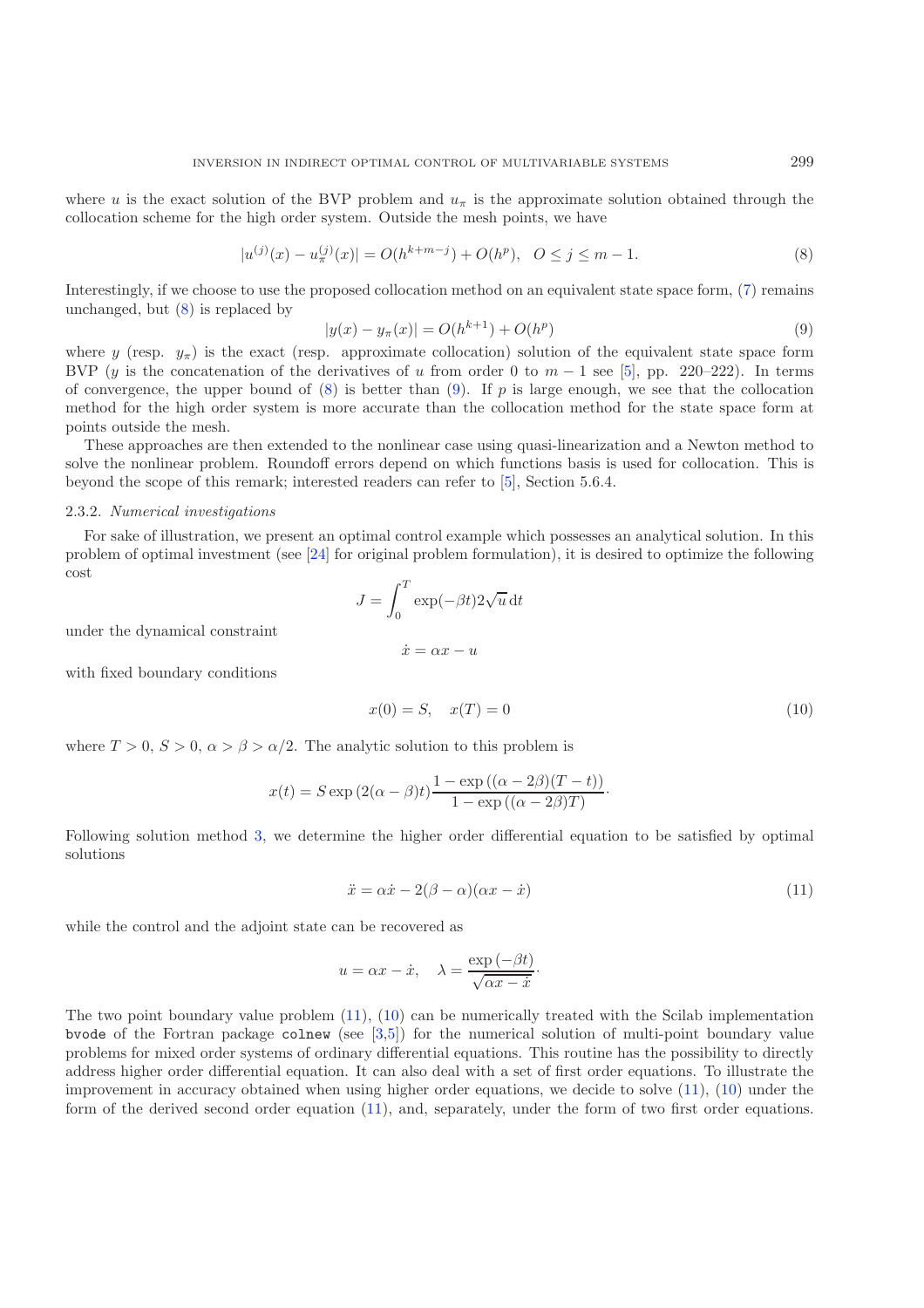<span id="page-6-0"></span>

Figure 2. Testing the accuracy of a first order method versus a higher order approach (optimal investment problem).

Results are reported in Figure [2.](#page-6-0) Mesh is automatically refined by the solver to satisfy contraints (including collocation constraints) within a user-specified tolerance. The final mesh size is reported on the x-axis  $(log(h))$ of Figure [2.](#page-6-0) Afterwards, we evaluate the difference between the analytic solution and the obtained result over a very fine grid (much finer than the solver mesh). This error is reported on the y-axis (log(error)) of Figure [2.](#page-6-0) The observed results are in great accordance with equations [\(8\)](#page-5-0) and [\(9\)](#page-5-1). Here,  $\alpha = 2$ ,  $\beta = 4/3$ ,  $S = 1$ ,  $T = 1$ ,  $k = 2, m = 2, p = \infty$ . Numerical fits of log(error) as an affine function of log(h) provide slopes of 2.9452 and 3.8305, for first order and second order methods respectively. Other values for k provide consistent results<sup>[1](#page-6-1)</sup>. These are very close to the theoretical values of 3 and 4 that are given by equations [\(9\)](#page-5-1) and [\(8\)](#page-5-0). In theory and in practice on this example as well, accuracy is improved by using higher order equations instead of first order equations.

## 2.4. **Numerical comparisons with other approaches**

<span id="page-6-1"></span>Finally, we propose here to investigate the computational impact solving the two boundary value problem under the proposed higher order form. For that purpose, we consider the above presented forced van der Pol problem. Separately, we test solution technique [1](#page-2-6) with the NTG software package [\[25](#page-23-7)], and solution technique [3](#page-3-0) with the Scilab bvode routine (presented in Sect. [2.3.2\)](#page-5-4). Two cases are considered. Successively, the bvode routine uses a formulation of the two point boundary value problem (presented in solution method [3\)](#page-3-0) under the form of 4 first order differential equations or under the form of the single fourth order differential equation. In summary, we use three different approaches to the same problem.

Results are reported in Tables [1–](#page-7-0)[3,](#page-7-1) respectively. For each computed solution, a numerical integration using a Runge-Kutta scheme is carried out using a control evaluated over a fine grid. The purpose of this is to come with a fair (and method independent) comparison of obtained cost values and constraints violations. The quality of a method is summarized by these recomputed values. Tests were conducted on a 2 GHz Pentium M computer.

<sup>&</sup>lt;sup>1</sup> It shall be noted that at very high values, such as  $k = 7$ , round off errors become dominant for mesh size under  $1/4$ .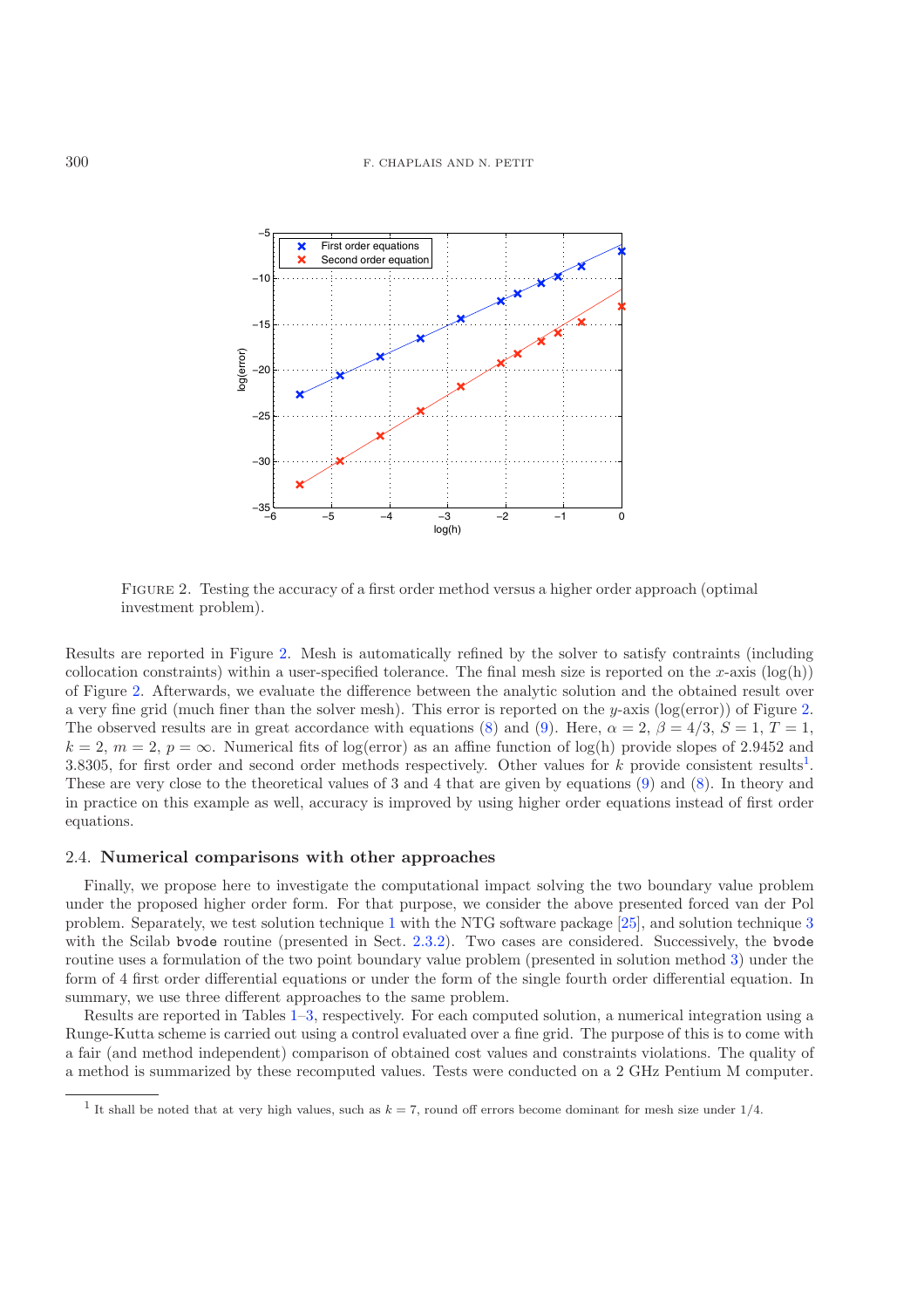| Found optimal cost                | 1.6857621 1.6857371         |     |
|-----------------------------------|-----------------------------|-----|
| Re-computed cost value            | 1.6857452 1.6857107         |     |
| CPU time (ms)                     | -9.1                        | 120 |
| Memory usage (floats)             | 137000 310000               |     |
| Number of intervals               | 10                          | 30  |
| Re-computed constraints violation | $2.70 E - 06$ $2.89 E - 07$ |     |

<span id="page-7-0"></span>Table 1. Numerical results obtained with solution technique [1.](#page-2-6)

<span id="page-7-1"></span>Table 2. Numerical results obtained with solution technique [3](#page-3-0) using 4 first order differential equations.

| Found optimal cost                              | 1.6856685     | 1.6856832                     | 1.6856832     | 1.6856832     |
|-------------------------------------------------|---------------|-------------------------------|---------------|---------------|
| Re-computed cost value                          | 1.6856825     | 1.6856834                     | 1.6856829     | 1.6856832     |
| CPU time (ms)                                   | 15.9          | 19.7                          | 27.1          | 41.7          |
| Memory usage (floats)                           | 3465          | 5775                          | 10395         | 19635         |
| Number of intervals                             | $\mathcal{D}$ |                               |               | 16            |
| Requested tolerance                             | $1.00E - 04$  | $1.00E - 05$                  | $1.00 E - 07$ | $1.00E - 09$  |
| Re-computed constraints violation $ -1.86E-06 $ |               | $-2.53 E - 07$ $-2.78 E - 07$ |               | $-2.02E - 07$ |

Table 3. Numerical results obtained with solution technique [3](#page-3-0) using the single 4th order differential equation.

| Found optimal cost                | 1.6856842     | 1.6856841                     | 1.6856841    | 1.6856841     |
|-----------------------------------|---------------|-------------------------------|--------------|---------------|
| Re-computed cost value            | 1.6856834     | 1.6856829                     | 1.6856832    | 1.6856832     |
| CPU time (ms)                     | 6.2           | 9.0                           | 16.6         | 26.8          |
| Memory usage (floats)             | 630           | 1050                          | 1890         | 3570          |
| Number of intervals               | $\mathcal{D}$ |                               |              | 16            |
| Requested tolerance               | $1.00E - 03$  | $1.00E - 04$                  | $1.00E - 06$ | $1.00E - 07$  |
| Re-computed constraints violation | $-9.54E - 08$ | $-6.37 E - 07$ $-7.00 E - 08$ |              | $-2.15E - 07$ |

While, roughly speaking, all the methods converge to similar solutions and comparable cost values, several points should be noted. The higher order method outperforms the other two in terms of memory usage, CPU time and accuracy.

<span id="page-7-2"></span>With similar or better values for the obtained cost and the constraints violation, the reduction in memory usage is due to the fact that only a single variable need to be considered in the higher order approach. The relatively high memory space required by the NTG software package is due to the call to the external NPSOL solver used for solving the SQP problem which is comparatively more memory demanding.

The reduction in CPU time is important. The method using the high order TPBVP can provide accurate solutions faster than  $NTG<sup>2</sup>$  $NTG<sup>2</sup>$  $NTG<sup>2</sup>$ . Besides, the higher order method is constantly faster than the corresponding first order method as accuracy requirements become more stringent.

Finally, the higher order method appears as the most accurate of the three methods. Comparisons is particularly relevant with the first order method. Constraints violations is lower while requested tolerance can be relaxed.

<sup>2</sup> It must be noticed that this method (as-is) can not address interval state constraints, while NTG can.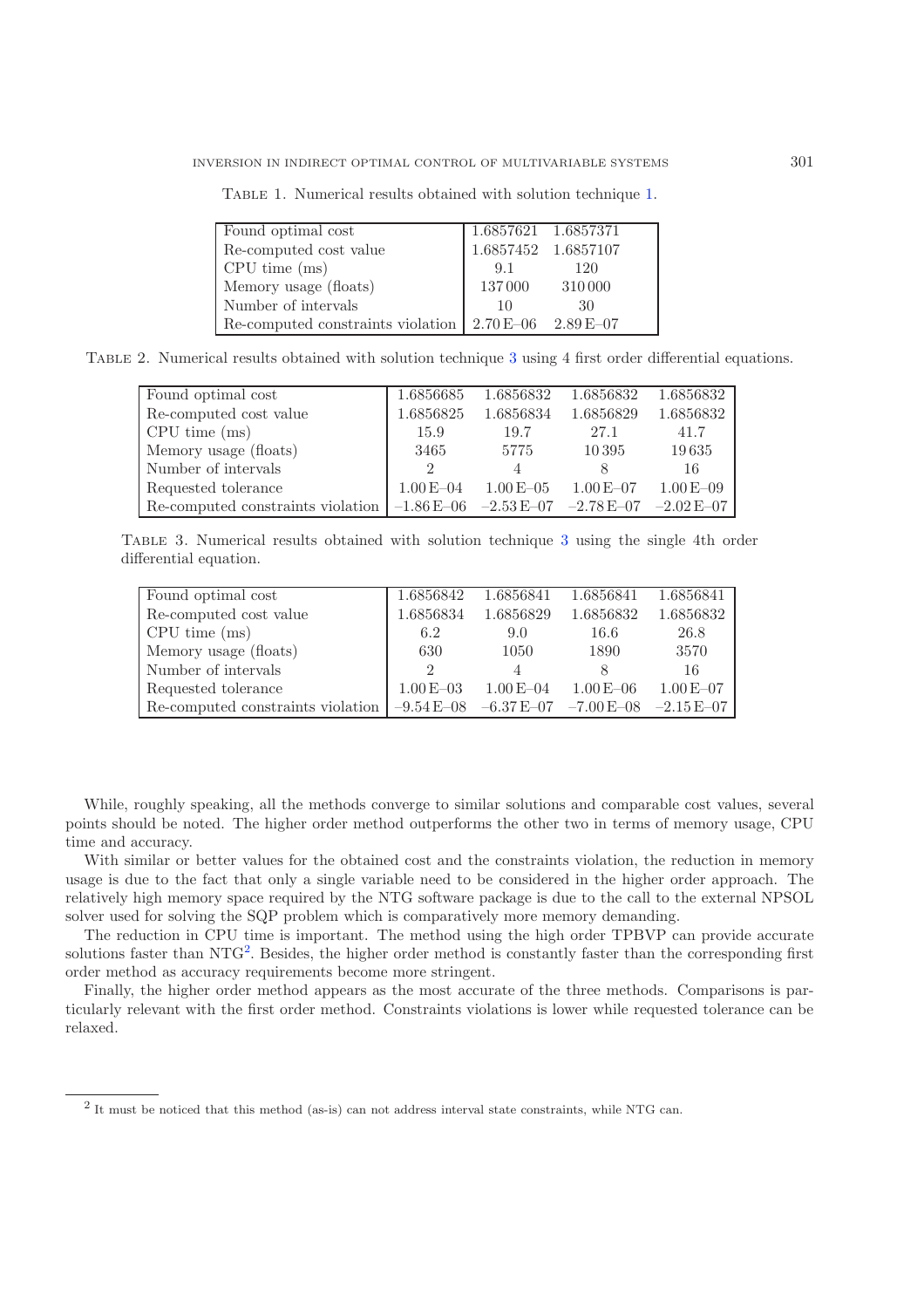## 3. Normal form and high order stationarity conditions

### 3.1. **Problem statement and feedback linearization**

Consider a multivariable control-affine system

<span id="page-8-2"></span><span id="page-8-1"></span>
$$
\dot{x} = f(x) + \sum_{i=1}^{m} g_i(x) u_i
$$
\n(12)

where  $f(x)$ ,  $g_1(x)$ , ...,  $g_m(x)$  are smooth vector fields  $\mathbb{R}^n \to \mathbb{R}^n$ ,  $m \leq n$ . We note  $g(x) = [g_1(x)...g_m(x)]$ . First, we are interested in putting it into a normal form. For that reason, we consider m smooth functions  $\mathbb{R}^n \to \mathbb{R}$ 

$$
\xi_1 = h_1(x), \dots, \xi_m = h_m(x) \tag{13}
$$

and investigate the vector relative degree defined as follows (where  $L$  is the Lie derivative)

**Definition 1** [\[13\]](#page-22-15). A system of the form  $(12,13)$  $(12,13)$  is said to have *vector relative degree*  $\{r_1, r_2, ..., r_m\}$  at  $x^0$  if

$$
L_{g_j} h_i(x) = \dots = L_{g_j} L_f^{r_i - 2} h_i(x) = 0
$$

for all  $1 \leq i, j \leq m$  and all x in a neighborhood of  $x^0$ , and the matrix

$$
A(x) = \{a_{ij}(x)\} = \{L_{g_j}L_f^{r_i - 1}h_i(x)\}
$$

is nonsingular at  $x = x^0$ .

Further, this system is said to have *uniform relative degree*  $\{r_1, r_2, ..., r_m\}$  if it has vector relative degree  ${r_1, r_2, ..., r_m}$  at all  $x \in \mathbb{R}^n$ . The sum  $r = r_1 + ... + r_m$  is called *total relative degree.* 

We assume having such uniform relative degree. We note, for all  $1 \leq j \leq r_i$ ,  $1 \leq i \leq m$ 

<span id="page-8-3"></span>
$$
\xi_i^j(x) = L_f^{j-1} h_i(x)
$$

and the mapping  $\mathcal{H} : \mathbb{R}^n \to \mathbb{R}^r$  defined by

$$
\mathcal{H}(x) = \text{col}\left(\xi_1^1(x)\dots\xi_1^{r_1}(x)\dots\xi_m^1(x)\dots\xi_m^{r_m}(x)\right). \tag{14}
$$

Set

$$
\tilde{f} = f - gA^{-1}(x) \begin{pmatrix} L_f^{r_1} h_1(x) \\ \vdots \\ L_f^{r_m} h_m(x) \end{pmatrix}
$$

$$
\tilde{g} = gA^{-1}(x) \triangleq [\tilde{g}_1(x) \dots \tilde{g}_m(x)].
$$

<span id="page-8-4"></span>The following result directly arises from [\[23](#page-23-21)], pp. 109–118.

**Theorem 1.** *Suppose system* [\(12,](#page-8-1)[13\)](#page-8-2) *has uniform relative degree*  $\{r_1, ..., r_m\}$  *and set*  $r = r_1 + ... + r_m$ *. Suppose*  $Z^* = \mathcal{H}^{-1}(0)$  *is non empty (where*  $\mathcal{H}$  *is defined by* [\(14\)](#page-8-3)). Suppose the vector fields

$$
Y_j^k(x) = ad_{\tilde{f}}^{k-1}\tilde{g}_j, \quad 1 \le j \le m, \quad 1 \le k \le r_j
$$

*are complete. Then*  $Z^*$  *is connected and there is a globally defined diffeomorphism*  $\Upsilon : \mathbb{R}^n \to Z^* \times \mathbb{R}^r$  *which changes* (12) *into the following normal form* (15.16) *with*  $X \triangleq (\varepsilon^1 - \varepsilon^{r_1} \varepsilon^1 - \vare$  $\hat{f}$  [\(12\)](#page-8-1) *into the following normal form* [\(15](#page-9-0)[,16\)](#page-9-1), with  $X \triangleq (\xi_1^1, ..., \xi_1^{r_1}, \xi_2^1, ..., \xi_2^{r_2}, ..., \xi_m^1, ..., \xi_m^{r_m}, \eta)^T \in \mathbb{R}^n$ ,

<span id="page-8-0"></span>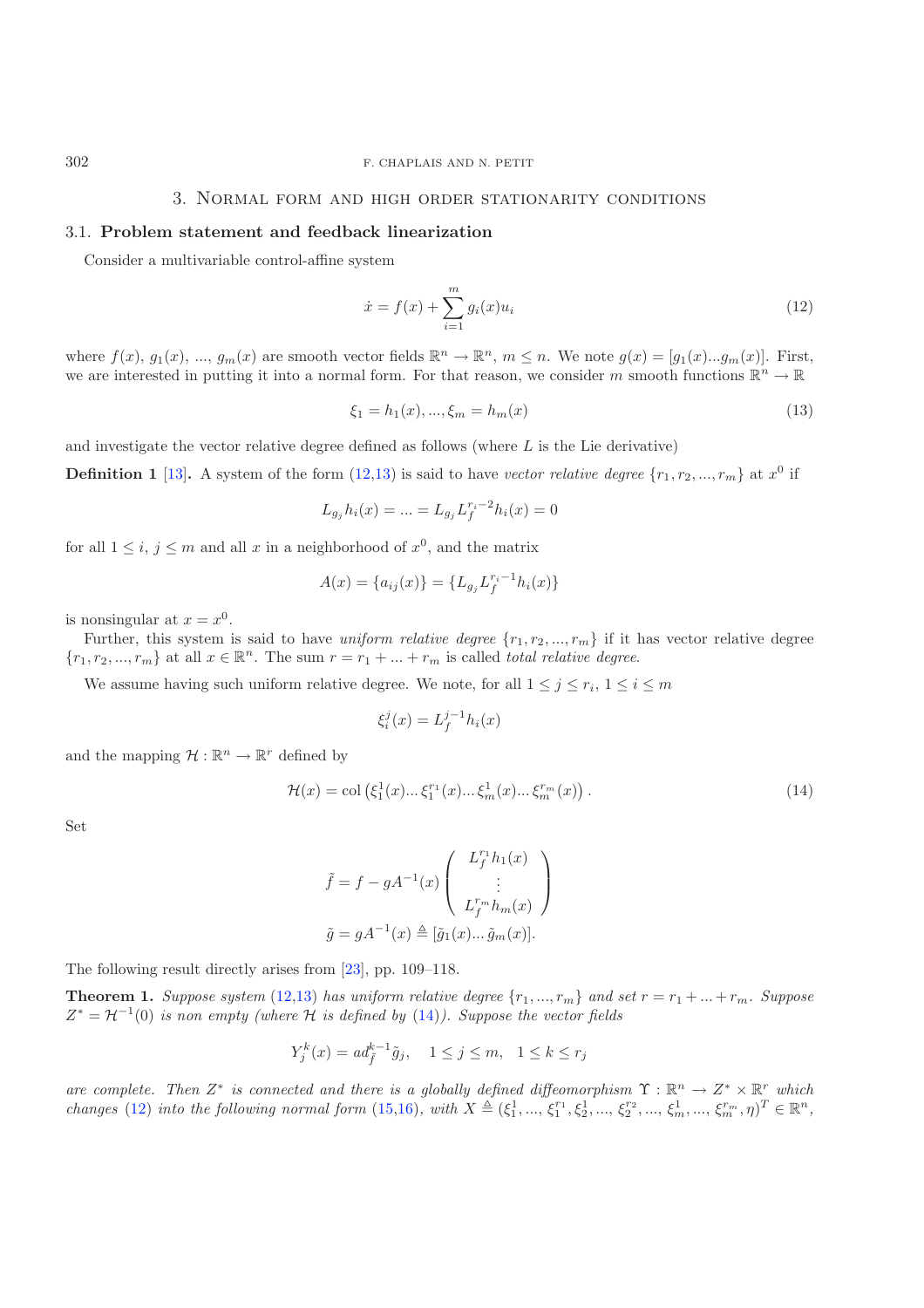<span id="page-9-1"></span><span id="page-9-0"></span> $\eta \triangleq (\eta_1, ..., \eta_q)^T \in \mathbb{R}^q$  *with*  $q = n - r$ *, and*  $v \triangleq (v_1, ..., v_m) \in \mathbb{R}^m$ 

$$
\frac{\mathrm{d}\xi_i^1}{\mathrm{d}t} = \xi_i^2, \dots, \frac{\mathrm{d}\xi_i^{r_i}}{\mathrm{d}t} = L_f^{r_i} h_i + \sum_{j=1}^m a_{ij} u_j \triangleq v_i \tag{15}
$$

$$
\frac{d\eta_j}{dt} = \alpha^j(X) + \sum_{i=1}^m \beta_i^j(X)v_i = \mathcal{B}_j(X,v)
$$
\n(16)

*where*  $\alpha^j$  *and*  $\beta_i^j$  *are smooth*  $\mathbb{R}^n \to \mathbb{R}$  *mappings, for all*  $j = 1, ..., q$ *, and*  $i = 1, ..., m$ *.* 

In the previous normal form, we performed a feedback linearization  $v_i = L_f^{r_i} h_i + \sum_{j=1}^m a_{ij} u_j$ . This substitution provibes since A is nonsingular by assumption is invertible since A is nonsingular by assumption.

It is now assumed we want to solve a Lagrange optimal control problem, originally of the form

<span id="page-9-4"></span><span id="page-9-3"></span>
$$
\int_0^T L(x(t), u(t)) \mathrm{d}t
$$

where x and u satisfy [\(12\)](#page-8-1). In this expression,  $[0, T]$  is a fixed time interval and L is a smooth real valued function whose Hessian with respect to  $u$  is definite positive. Without loss of generality, infinite horizon, terminal cost, initial or final general constraints could be considered as well but remain out of the scope of the paper.

We now cast this problem into the newly defined variables  $X$ , and  $v$  (see Th. [1\)](#page-8-4). The following proposition details a set of necessary conditions to be satisfied by optimal controls. We use them in the rest of the paper.

**Proposition 1** (Weak Minimum Principle [\[8](#page-22-16)]). *Consider the system*  $\dot{X} = f_0(X(t), v(t))$  (f<sub>0</sub> *being a*  $C^{\infty}$  monomial) where  $u(t) \in V$  is  $I^{\infty}([0, T])$  and the minimization multure minimization  $f^T C(X(t), u(t))$  it where  $T$ *mapping)* where  $v(.) \in V = L^{\infty}([0,T])$  and the minimisation problem:  $\min_{v(.) \in V} \int_0^1 \mathcal{L}(X(t), v(t)) dt$  where T<br>and the extremities  $X_1, X_2$  are fixed  $(C_1 \text{ being } C^1)$ . If  $v^*$  and its corresponding trajectory,  $X^*$  are ortinal *and the extremities*  $X_0$ ,  $X_1$  *are fixed* ( $\mathcal{L}$  *being*  $C^1$ ). If  $v^*$  *and its corresponding trajectory*  $X^*$  *are optimal and* correspond to a normal gase in the selection of variations (i.e.  $v'$ ) is receiv *correspond to a normal case in the calculus of variations (i.e. v(.) is regular for the system*  $\dot{X}(t) = f_0(X(t), v(t))$ *, (see* [\[8](#page-22-16)], p. 4[3](#page-9-2), for details<sup>3</sup>), then there exists  $p^*(t) \in \mathbb{R}^n$  such that  $(X^*, p^*, v^*)$  satisfies

$$
\dot{X}^*(t) = \frac{\partial H}{\partial p}(X^*(t), p^*(t), v^*(t))
$$
\n<sup>(17)</sup>

$$
\dot{p}^*(t) = -\frac{\partial H}{\partial X}(X^*(t), p^*(t), v^*(t))
$$
\n
$$
\frac{\partial H}{\partial Y}(X^*(t), p^*(t), v^*(t))
$$
\n(18)

$$
\frac{\partial H}{\partial v}(X^*(t), p^*(t), v^*(t)) = 0
$$
\n(19)

<span id="page-9-2"></span>*where*  $H = \mathcal{L}(X, v) + p^T f_0(X, v)$ .

These results and their included hypothesis lead us to consider the following optimal control problem used throughout the rest of the paper.

**Definition 2** (optimal control problem definition)**.** Let the multivariable control system under normal form [\(15,](#page-9-0)[16\)](#page-9-1)  $\dot{X} = f_0(X(t), v(t))$  ( $f_0$  being a  $C^{\infty}$  mapping) where  $v(.) \in V = L^{\infty}([0, T])$ . It is desired to solve the optimal control problem:  $\min_{v(.) \in V} \int_0^1 \mathcal{L}(X(t), v(t)) dt$  where T and the extremities  $X_0$ ,  $X_1$  are fixed, and

<sup>&</sup>lt;sup>3</sup> We restrict ourselves to these normal extremals. Computations of abnormal extremals is known to be a very difficult task and those may even be not optimal. One can refer to [\[1](#page-22-17)[,28](#page-23-22)] for further details and discussions.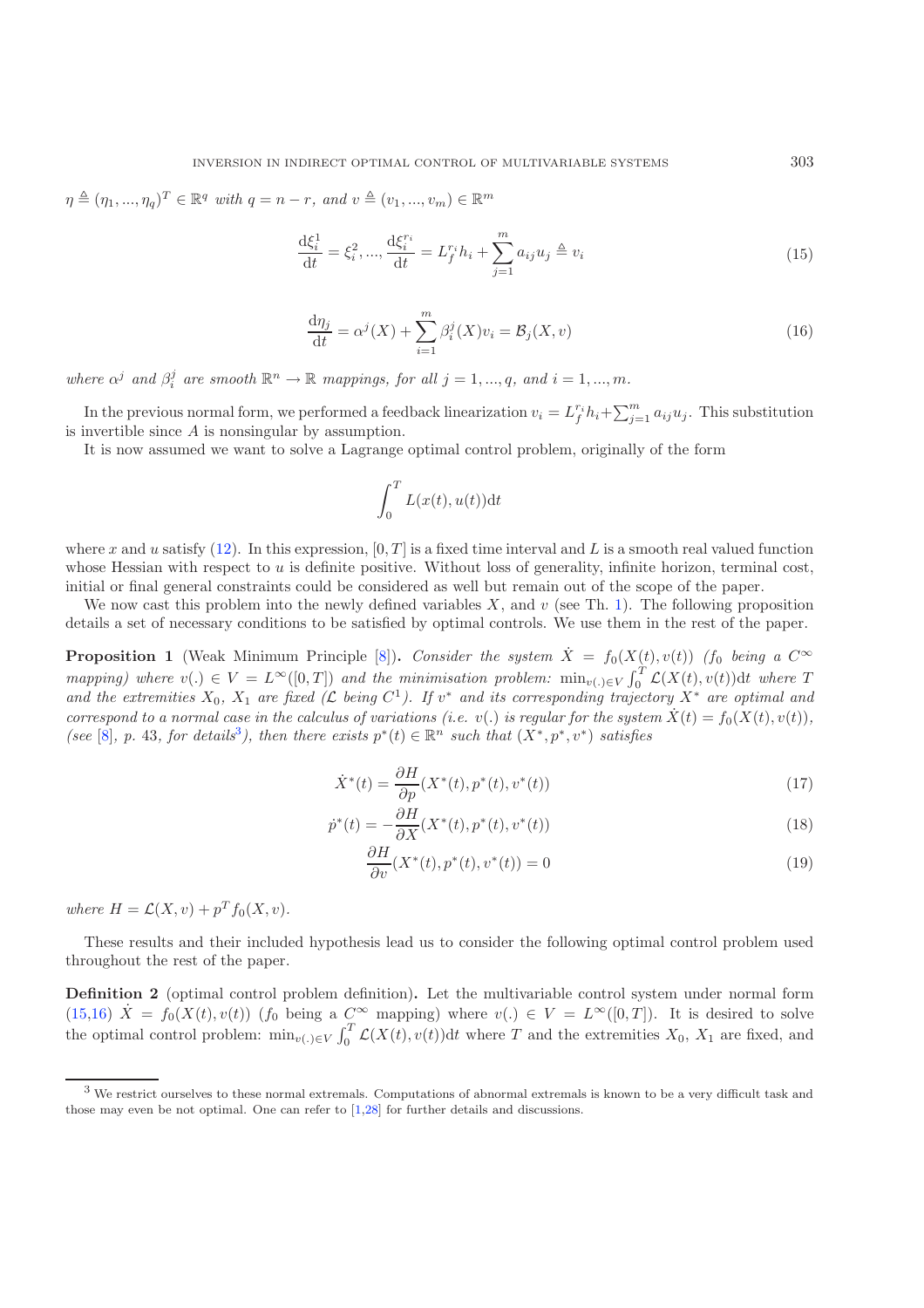$\mathcal{L}: \mathbb{R}^{n+m} \to \mathbb{R}$  is a  $C^2$  mapping whose Hessian is assumed to be positive definite<sup>[4](#page-10-0)</sup> with respect to v:

<span id="page-10-7"></span><span id="page-10-5"></span><span id="page-10-3"></span><span id="page-10-2"></span>
$$
\left(\frac{\partial^2 \mathcal{L}}{\partial v^2}\right) > 0.
$$
\n(20)

Because the control system is in normal form, the Hamiltonian  $H$  has a very particular expression

$$
H = \mathcal{L}(X, v) + \sum_{i=1}^{m} \sum_{j=1}^{r_i - 1} \lambda_i^j \xi_i^{j+1} + \sum_{i=1}^{m} \lambda_i^{r_i} v_i + \sum_{j=1}^{q} \mu_j \mathcal{B}_j(X, v)
$$

where  $\lambda \triangleq (\lambda_1^1, ..., \lambda_1^{r_1}, ..., \lambda_m^1, ..., \lambda_m^{r_m})^T$  represents the adjoint states related to the cascade dynamics [\(15\)](#page-9-0) and  $\mu \triangleq (\mu_1, ..., \mu_n)^T$  corresponds to the zero dynamics (16). Thus, the stationarity edicint caustions (18  $\mu \triangleq (\mu_1, ..., \mu_q)^T$  corresponds to the zero dynamics [\(16\)](#page-9-1). Thus, the stationarity adjoint equations [\(18\)](#page-9-3) write

<span id="page-10-1"></span>
$$
\frac{\mathrm{d}\lambda_i^1}{\mathrm{d}t} = -\frac{\partial \mathcal{L}}{\partial \xi_i^1} - \sum_{j=1}^q \mu_j \frac{\partial \mathcal{B}_j}{\partial \xi_i^1}, \quad i = 1 \dots p \tag{21}
$$

$$
\frac{\mathrm{d}\lambda_i^j}{\mathrm{d}t} = -\lambda_i^{j-1} - \frac{\partial \mathcal{L}}{\partial \xi_i^j} - \sum_{k=1}^q \mu_k \frac{\partial \mathcal{B}_k}{\partial \xi_i^j}, \quad i = 1 \dots p, \ j = 2 \dots r_i \tag{22}
$$

$$
\frac{d\mu_j}{dt} = -\frac{\partial \mathcal{L}}{\partial \eta_j} - \sum_{k=1}^q \mu_k \frac{\partial \mathcal{B}_k}{\partial \eta_j}, \quad j = 1 \dots q.
$$
\n(23)

**Stationarity of the Hamiltonian.** Using [\(16\)](#page-9-1), stationarity equations [\(19\)](#page-9-4) of the Hamiltonian with respect to the control variables yield, for  $i = 1...m$ 

<span id="page-10-4"></span>
$$
\frac{\partial H}{\partial v_i} = \frac{\partial \mathcal{L}}{\partial v_i} + \lambda_i^{r_i} + \sum_{j=1}^q \mu_j \beta_i^j(X) = 0
$$
\n(24)

This equation can be differentiated to get a high order system of differential equations implying only the variables  $\xi_i^1$ ,  $i = 1...m$ ,  $\eta$  and  $\mu$ . For sake of simplicity, we now note  $\xi_i \triangleq \xi_i^1$ . In particular, we have  $\xi_i^{(j-1)} = \xi_i^j$  and ξ  $i^{(r_i)}_i = v_i.$ 

## 3.2. **Obtaining a higher order differential system**

<span id="page-10-6"></span><span id="page-10-0"></span>**Lemma 1.** *Let*  $i \in \{1 \dots m\}$  *such that*  $r_i \geq 2$ *. For*  $j = 1 \dots r_i - 1$ *, there exists a function*  $G_i^j$  *from*  $\mathbb{R}^{2n-r+mj}$ *to* R *such that*

$$
\frac{\mathrm{d}^j}{\mathrm{d}t^j} \frac{\partial H}{\partial v_i} = \sum_{k=1}^m \frac{\partial^2 \mathcal{L}}{\partial v_i \partial v_k} \xi_k^{(r_k+j)} + (-1)^j \lambda_i^{r_i-j} + G_i^j(\eta, \mu, \dots, \xi_l \dots \xi_l^{(r_l+j-1)}, \dots) \tag{25}
$$

*where* l *is a running index ranging from* <sup>1</sup> *to* m*.*

*Proof.* We start the proof with  $j = 1$ . To that end, we differentiate [\(24\)](#page-10-1). First, we have

$$
\frac{\mathrm{d}}{\mathrm{d}t}\frac{\partial \mathcal{L}}{\partial v_i} = \sum_{k=1}^m \frac{\partial^2 \mathcal{L}}{\partial v_i \partial v_k} \xi_k^{(r_k+1)} + \sum_{k=1}^m \sum_{j=1}^{r_k} \frac{\partial^2 \mathcal{L}}{\partial v_i \partial \xi_k^j} \xi_k^{(j)} + \sum_{l=1}^q \frac{\partial^2 \mathcal{L}}{\partial v_i \partial \eta_l} \mathcal{B}_l(X, \dots, \xi_k^{r_k} \dots)
$$

 $4$  Interestingly, the reader may notice that this assumption holds if in the coordinates  $(x, u)$  the cost to be minimized is  $\int_0^T L(x, u) dt$  with *L* having a positive definite Hessian with respect to *u*. Indeed, the linearizing affine change of coordinates  $v_i = L_f^{r_i} h_i + \sum_{j=1}^m a_{ij} u_j$  yields the matrix equality  $\left(\frac{\partial^2 \mathcal{L}}{\partial v^2}\right) = (A^{-1})^T \left(\frac{\partial^2 L}{\partial u^2}\right) A^{-1} > 0$ .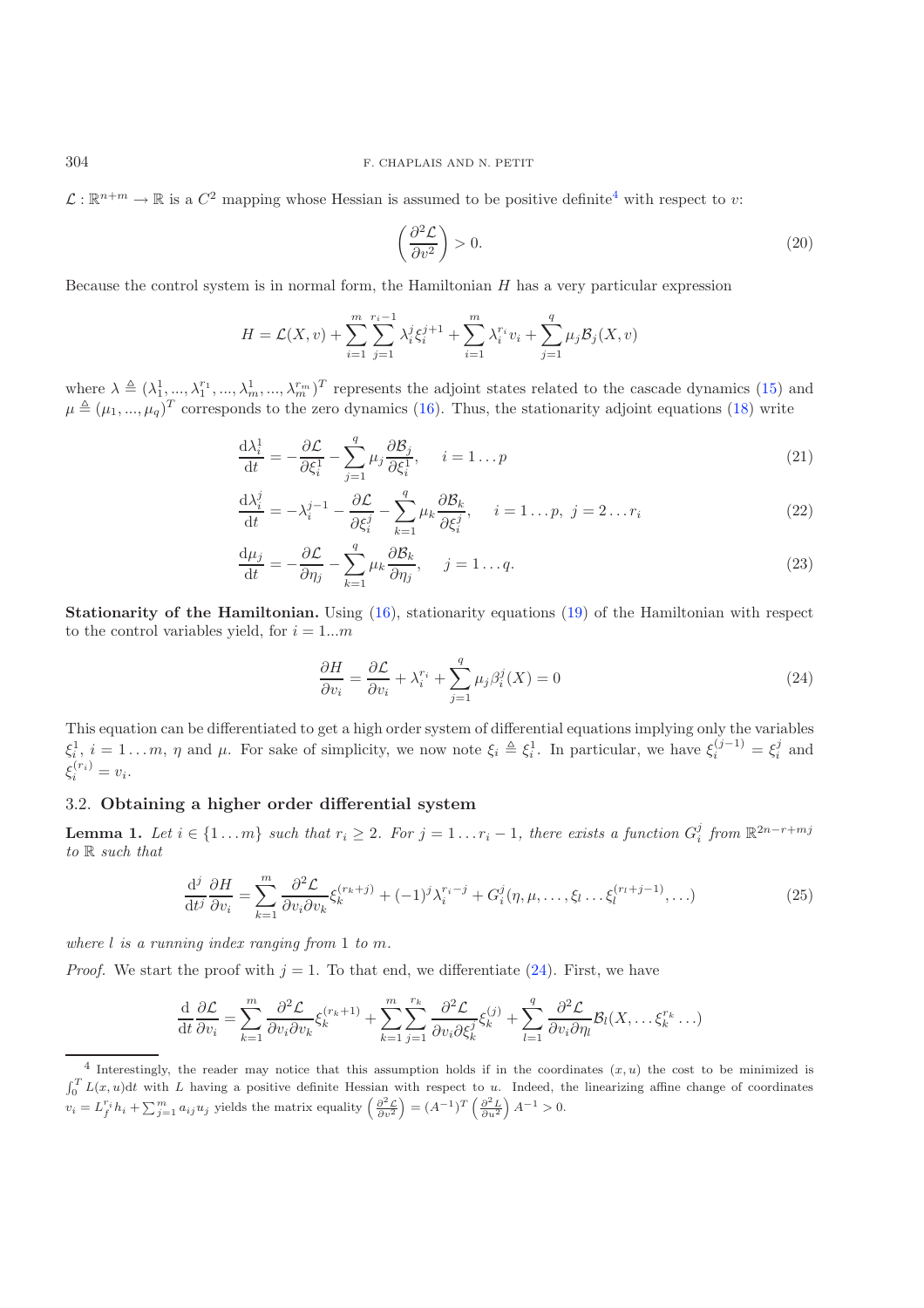<span id="page-11-1"></span>which is of the form

<span id="page-11-2"></span>
$$
\frac{\mathrm{d}}{\mathrm{d}t}\frac{\partial \mathcal{L}}{\partial v_i} = \sum_{k=1}^m \frac{\partial^2 \mathcal{L}}{\partial v_i \partial v_k} \xi_k^{(r_k+1)} + \gamma_i^1(\eta, \dots, \xi_l \dots \xi_l^{(r_l)}, \dots) \tag{26}
$$

where  $\gamma_i^1$  is a function from  $\mathbb{R}^{n+m}$  to  $\mathbb{R}$ . From [\(22\)](#page-10-2) with  $j = r_i$ , we get

$$
\frac{\mathrm{d}\lambda_i^{r_i}}{\mathrm{d}t} = -\lambda_i^{r_i - 1} - \frac{\partial \mathcal{L}}{\partial \xi_i^{r_i}} - \sum_{k=1}^q \mu_k \frac{\partial \mathcal{B}_k}{\partial \xi_i^{r_i}}
$$

<span id="page-11-3"></span>which, with  $k$  a running index ranging from 1 to  $m$ , writes under the form

$$
\frac{\mathrm{d}\lambda_i^{r_i}}{\mathrm{d}t} = -\lambda_i^{r_i-1} + \bar{\gamma}_i^1(\eta, \mu, \dots, \xi_k \dots \xi_k^{(r_k)}, \dots) \tag{27}
$$

<span id="page-11-4"></span>where  $\bar{\gamma}_i^1$  is a function from  $\mathbb{R}^{2n-r+m}$  to  $\mathbb{R}$ . The right hand side of [\(23\)](#page-10-3) involves only  $\mu$ , X and v. In other words, it is some function of the variables  $(\eta, \mu, \ldots, \xi_k \ldots \xi_k^{(r_k)}, \ldots)$ . Similarly, the total derivative of  $\beta_i^j(X)$ expresses in terms of X, and v. Finally,  $\frac{d}{dt}$  $\sum_{j=1}^{j=q} \mu_j \beta_i^j(X)$  is of the form

$$
\frac{\mathrm{d}}{\mathrm{d}t} \sum_{j=1}^{q} \mu_j \beta_i^j(X) = \overline{\overline{\gamma}}_1^i(\eta, \mu, \dots, \xi_k \dots \xi_k^{(r_k)}, \dots) \tag{28}
$$

where  $\bar{\gamma}_1^i$  is a function from  $\mathbb{R}^{2n-r+m}$  to  $\mathbb{R}$ . According to [\(24\)](#page-10-1), summing up [\(26\)](#page-11-1), [\(27\)](#page-11-2), and [\(28\)](#page-11-3) provides us<br>with an expression of  $\frac{d}{dt}$  and defines the sought ofter  $C^j$ . This proves (25) for  $i = 1$ with an expression of  $\frac{d}{dt} \frac{\partial H}{\partial v_i}$  and defines the sought after  $G_i^j$ . This proves [\(25\)](#page-10-4) for  $j = 1$ . The induction goes pretty much along the same lines. Assume that [\(25\)](#page-10-4) holds for some  $j < r_i - 1$ . The differentiation involves three terms. The derivative of the first term is of the form

<span id="page-11-5"></span>
$$
\frac{\mathrm{d}}{\mathrm{d}t} \sum_{k=1}^{m} \frac{\partial^2 \mathcal{L}}{\partial v_i \partial v_k} \xi_k^{(r_k+j)} = \sum_{k=1}^{m} \frac{\partial^2 \mathcal{L}}{\partial v_i \partial v_k} \xi_k^{(r_k+j+1)} + \gamma_i^{j+1} (\eta, \dots, \xi_l \dots \xi_l^{(r_l+j)}, \dots) \tag{29}
$$

<span id="page-11-6"></span>where  $\gamma_i^{j+1}$  is a function from  $\mathbb{R}^{n+m(j+1)}$  to  $\mathbb{R}$ . The second term is given by the adjoint equation [\(22\)](#page-10-2) which, since  $r_i - j \geq 2$ , is

$$
\frac{\mathrm{d}}{\mathrm{d}t} \lambda_i^{r_i - j} = -\lambda_i^{r_i - j - 1} - \frac{\partial \mathcal{L}}{\partial \xi_i^{r_i - j}} - \sum_{k=1}^q \mu_k \frac{\partial \mathcal{B}_k}{\partial \xi_i^{r_i - j}}.
$$

This term is of the form

$$
\frac{d}{dt}\lambda_i^{r_i-j} = -\lambda_i^{r_i-(j+1)} + \bar{\gamma}_i^{j+1}(\eta, \mu, \dots, \xi_k \dots \xi_k^{(r_k+j)}, \dots)
$$
\n(30)

where  $\bar{\gamma}_i^{j+1}$  is a function from  $\mathbb{R}^{2n-r+m(j+1)}$  to  $\mathbb{R}$ . Finally, the last term  $\frac{d}{dt}G_i^j$  is trivially of the form

$$
\frac{d}{dt}G_i^j(\eta, \mu, \dots, \xi_k \dots \xi_k^{(r_k + j - 1)}, \dots) = \bar{\bar{\gamma}}_i^{j+1}(\eta, \mu, \dots, \xi_k \dots \xi_k^{(r_k + j)}, \dots)
$$
\n(31)

where  $\bar{\gamma}_i^{j+1}$  is a function from  $\mathbb{R}^{2n-r+m(j+1)}$  to  $\mathbb{R}$ . Putting together [\(29\)](#page-11-4), [\(30\)](#page-11-5), and [\(31\)](#page-11-6) gives the expression of  $Cl^{j+1}$ . This proves the induction and concludes the proof of  $G_i^{j+1}$ . This proves the induction and concludes the proof.  $\Box$  $\Box$ 

<span id="page-11-0"></span>We now prove that  $\xi_1 \ldots \xi_m$  satisfy a set of differential equations in which none of the components of  $\lambda$ appears.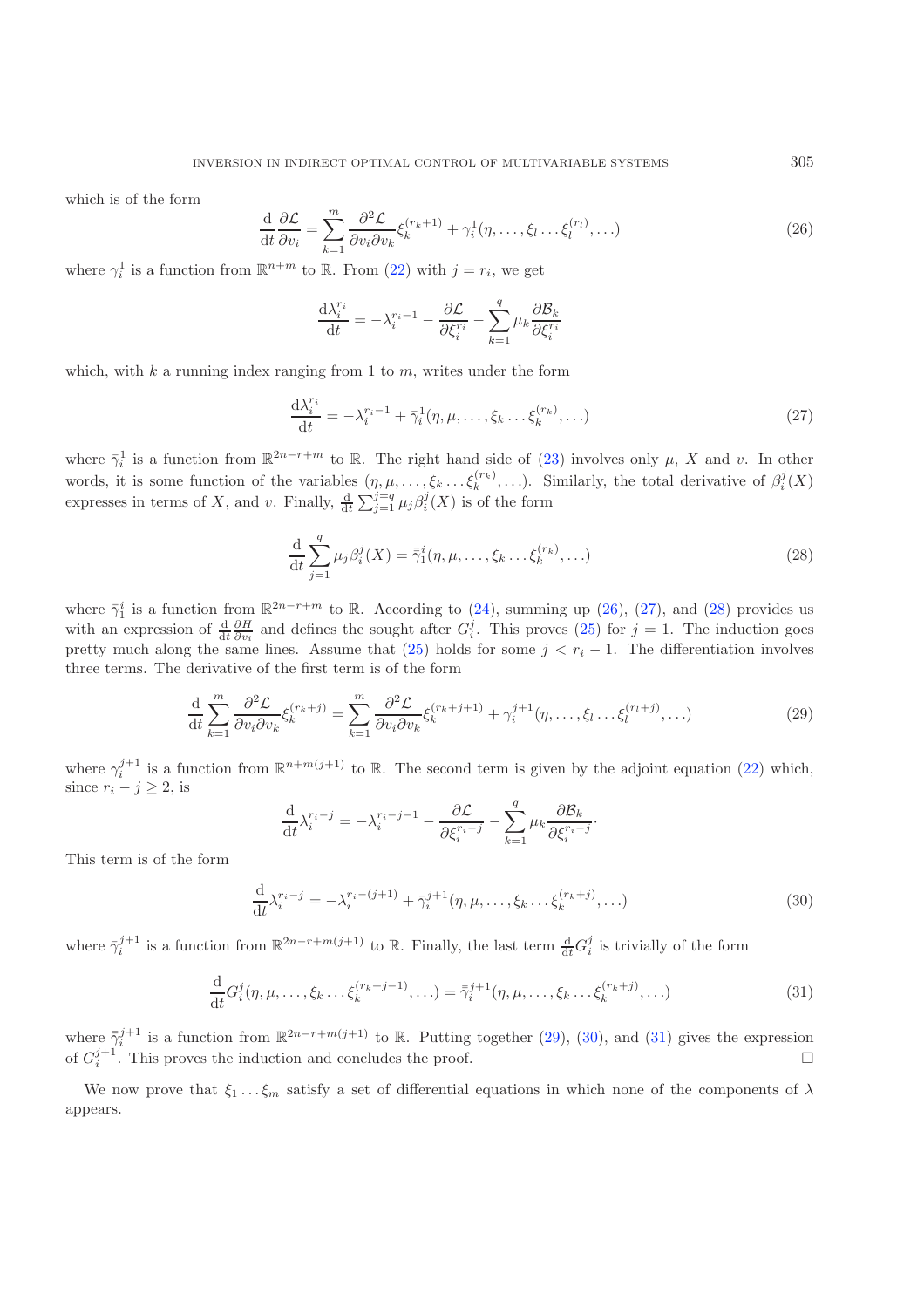**Theorem 2.** *For*  $i = 1...m$ *, there exists a function*  $G_i$  *from*  $\mathbb{R}^{2n-r+mr_i}$  *to*  $\mathbb{R}$ 

$$
G_i(\eta,\mu,\ldots,\xi_l\ldots\xi_l^{(r_l+r_i-1)},\ldots)
$$

*where* l *is a running index ranging from* <sup>1</sup> *to* m*, such that*

$$
\sum_{k=1}^{m} \frac{\partial^2 \mathcal{L}}{\partial v_i \partial v_k} \xi_k^{(r_k + r_i)} + G_i(\eta, \mu, \dots, \xi_l \dots \xi_l^{(r_l + r_i - 1)}, \dots) = 0.
$$
\n(32)

*Together with* [\(16\)](#page-9-1) and [\(23\)](#page-10-3), these equations are a set of differential equations on  $\xi_i$ ,  $i = 1, ..., m$ ,  $\eta$  and  $\mu$  from which the  $\lambda_i^j$ ,  $i = 1, ..., m$ ,  $j = 1, ..., r_m$ , have been eliminated.

*Proof.* We start with the particular case  $r_i = 1$ . Stationarity of the Hamiltonian reads

<span id="page-12-0"></span>
$$
\frac{\partial H}{\partial v_i} = \frac{\partial \mathcal{L}}{\partial v_i} + \lambda_i^1 + \sum_{j=1}^q \mu_j \beta_i^j(X) = 0.
$$
\n(33)

Differentiating this expression with respect to time gives rise to three groups of terms. The first term is

$$
\frac{\mathrm{d}}{\mathrm{d}t}\frac{\partial \mathcal{L}}{\partial v_i} = \sum_{k=1}^m \frac{\partial^2 \mathcal{L}}{\partial v_i \partial v_k} \xi_k^{(r_k+1)} + \frac{\partial^2 \mathcal{L}}{\partial v_i \partial X} \frac{\mathrm{d}X}{\mathrm{d}t}(X, v)
$$

which is of the form

$$
\sum_{k=1}^{m} \frac{\partial^2 \mathcal{L}}{\partial v_i \partial v_k} \xi_k^{(r_k + r_i)} + \gamma_i(\eta, \mu, \dots, \xi_l \dots \xi_l^{(r_l + r_i - 1)}, \dots)
$$
\n(34)

where  $\gamma_i$  is from  $\mathbb{R}^{2n-r+mr_i}$  to  $\mathbb{R}$ . The second term is

<span id="page-12-2"></span><span id="page-12-1"></span>
$$
\frac{\mathrm{d}\lambda_i^1}{\mathrm{d}t} = -\frac{\partial \mathcal{L}}{\partial \xi_i^1} - \sum_{j=1}^q \mu_j \frac{\partial \mathcal{B}_j}{\partial \xi_i^1}
$$

which comes from the adjoint equation  $(21)$  and is of the form

$$
\bar{\gamma}_i(\eta,\mu,\ldots,\xi_k\ldots\xi_k^{(r_k)},\ldots)
$$
\n(35)

where  $\bar{\gamma}_i$  is from  $\mathbb{R}^{2n-r+m}$  to  $\mathbb{R}$ . Finally, differentiation of  $\mu_j \beta_i^j(X)$  yields a term of the form

$$
\bar{\bar{\gamma}}_i(\eta,\mu,\ldots,\xi_k\ldots\xi_k^{(r_k+r_i-1)},\ldots)
$$
\n(36)

where  $\bar{z}_i$  is from  $\mathbb{R}^{2n-r+mr_i}$  to  $\mathbb{R}$ . Summing up expressions [\(34\)](#page-12-0), [\(35\)](#page-12-1) and [\(36\)](#page-12-2) defines  $G_i$  and gives the desired expression [\(32\)](#page-12-3).

Now, let us turn to the case  $r_i \geq 2$ . From Lemma [1](#page-10-6) with  $j = r_i - 1$ , we know that there exists a function  $G_i^j$ from  $\mathbb{R}^{2n-r+m(r_i-1)}$  to  $\mathbb R$  such that

$$
\sum_{k=1}^{k=m} \frac{\partial^2 \mathcal{L}}{\partial v_i \partial v_k} \xi_k^{(r_k+r_i-1)} + (-1)^j \lambda_i^1 + G_i^j(\eta, \mu, \dots, \xi_k \dots \xi_k^{(r_k+r_i-2)}, \dots) = 0.
$$

Following the computations presented for the case  $r_i = 1$ , we can easily figure out that the differentiation of  $\lambda_1^i$ <br>makes the adjoint state  $\lambda$  disappear. Eventually we get equation (32) makes the adjoint state  $\lambda$  disappear. Eventually, we get equation [\(32\)](#page-12-3).  $\Box$ 

<span id="page-12-3"></span>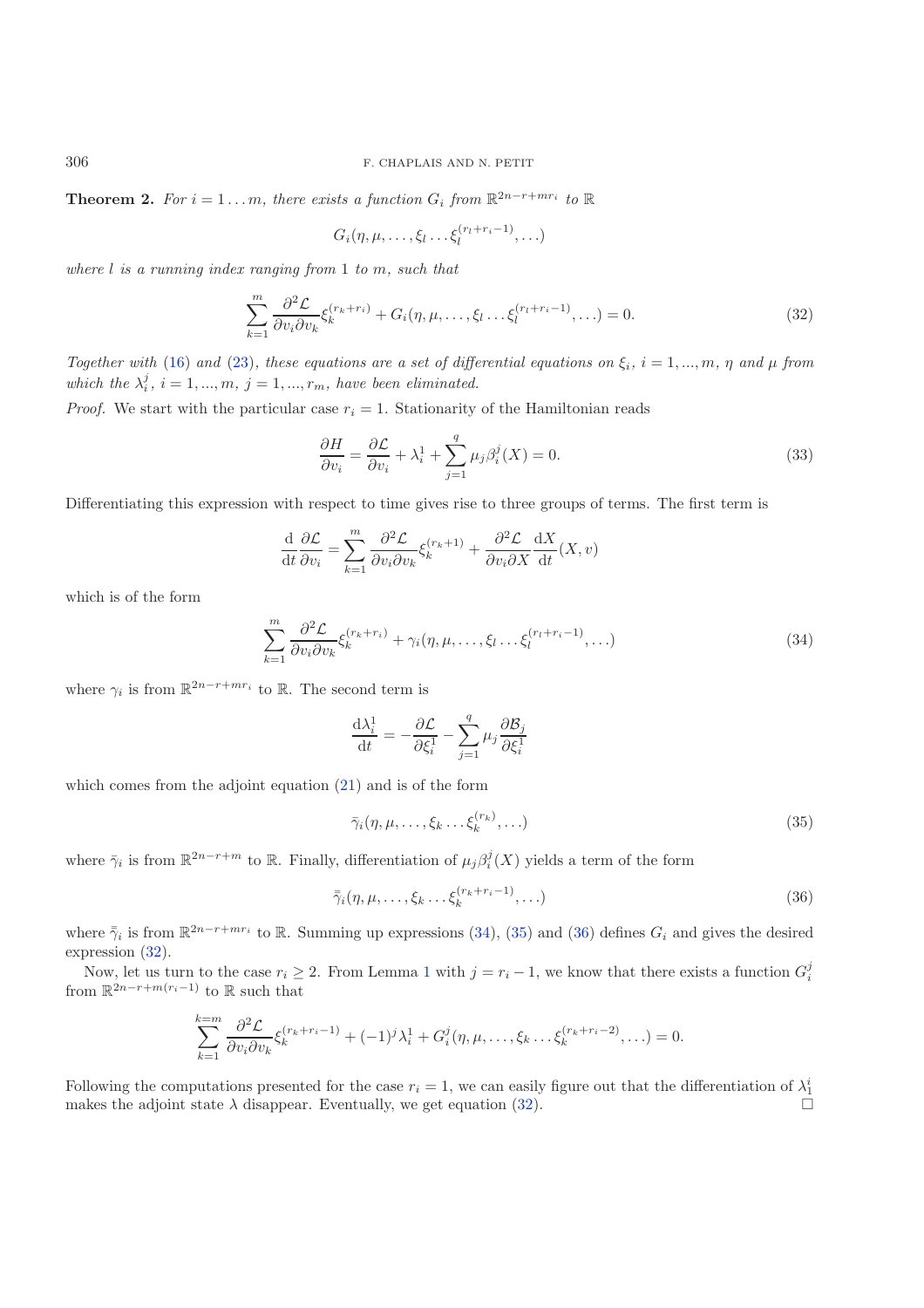### 4. High order stationarity conditions under state space form

<span id="page-13-0"></span>Obtaining a differential system where the highest order derivatives of the variables are explicit functions of their lower derivatives, *i.e.* a state space form, is important for two reasons. First (and obviously), state space methods can be used to solve the boundary value problem. Moreover, the methods used to solve higher order differential systems (such as those presented in  $[4,5]$  $[4,5]$  $[4,5]$ ) require such an explicit formulation. In this section, we prove that the differential equations  $(32, 16, 23)$  $(32, 16, 23)$  $(32, 16, 23)$  $(32, 16, 23)$  $(32, 16, 23)$  of Theorem [2](#page-11-0) can be used to define a state space form set of differential equations involving a reduced number of variables, namely  $(\xi_1, ..., \xi_m)$ ,  $\eta$  and  $\mu$ . This result is demonstrated on two cases of particular interest ( $m = 2$  and  $m = 3$ ), and, eventually, proven in the general case  $m > 1$ . In the case  $m=1$ , [\(32\)](#page-12-3) already has a state space form. Specific comments can be found in [\[14\]](#page-22-9).

### <span id="page-13-4"></span>4.1. **Two inputs systems**

If  $r_1 = r_2 = r$ , noting that the Hessian [\(20\)](#page-10-7) is invertible, we obtain a state space form by solving system [\(32\)](#page-12-3) which is linear with respect to  $\xi_1^{(2r)}$  and  $\xi_2^{(2r)}$ . More generally, we now assume  $r_1 > r_2$ . Under this assumption, system  $(32)$  is not under state space form. Indeed, from Theorem [2,](#page-11-0) we have

<span id="page-13-2"></span><span id="page-13-1"></span>
$$
\frac{\partial^2 \mathcal{L}}{\partial v_1^2} \xi_1^{(2r_1)} + \frac{\partial^2 \mathcal{L}}{\partial v_1 \partial v_2} \xi_2^{(r_1+r_2)} + G_1(\eta, \mu, \xi_1 \dots \xi_1^{(2r_1-1)}, \xi_2 \dots \xi_2^{(r_1+r_2-1)}) = 0
$$
\n(37)

$$
\frac{\partial^2 \mathcal{L}}{\partial v_1 \partial v_2} \xi_1^{(r_1+r_2)} + \frac{\partial^2 \mathcal{L}}{\partial v_2^2} \xi_2^{(2r_2)} + G_2(\eta, \mu, \xi_1 \dots \xi_1^{(r_1+r_2-1)}, \xi_2 \dots \xi_2^{(2r_2-1)}) = 0
$$
\n(38)

<span id="page-13-3"></span>where  $G_1$  is from  $\mathbb{R}^{2n-r+2r_1}$  to  $\mathbb R$  and  $G_2$  is from  $\mathbb{R}^{2n-r+2r_2}$  to  $\mathbb R$ . In the previous equations, the highest orders of differentiation of  $\xi_1$  and  $\xi_2$  appear only in equation [\(37\)](#page-13-1), because  $r_1 > r_2$ . This does not provide a direct extraction of these highest orders of differentiation terms from [\(37\)](#page-13-1) and [\(38\)](#page-13-2). In fact, the highest order of differentiation in  $\xi_2$  in equation [\(37\)](#page-13-1) can be eliminated thanks to [\(38\)](#page-13-2) and its time derivatives. As a result (see following proof and its development which leads to Prop. [2\)](#page-14-0), one can obtain a state space form of order  $2r_1$ with respect to  $\xi_1$  and  $2r_2$  with respect to  $\xi_2$ .

**Lemma 2.** *For*  $0 \le i \le r_1 - r_2$ , *there exists*  $\overline{G}_2^i$ 

$$
\bar{G}_2^i(\eta,\mu,\xi_1 \dots \xi_1^{(r_1+r_2+i-1)},\xi_2 \dots \xi_2^{(2r_2-1)})
$$

*from*  $\mathbb{R}^{2n-r+2r_2+i}$  *to*  $\mathbb{R}$ *, such that* 

$$
\frac{\partial^2 \mathcal{L}}{\partial v_1 \partial v_2} \xi_1^{(r_1+r_2+i)} + \frac{\partial^2 \mathcal{L}}{\partial v_2^2} \xi_2^{(2r_2+i)} + \bar{G}_2^i(\eta, \mu, \xi_1 \dots \xi_1^{(r_1+r_2+i-1)}, \xi_2 \dots \xi_2^{(2r_2-1)}) = 0.
$$
\n(39)

*Proof.* The equation holds for  $i = 0$ . Let us proceed by induction. We assume that [\(39\)](#page-13-3) holds for i and differentiate it. We get an equation of the form

$$
\frac{\partial^2 \mathcal{L}}{\partial v_1 \partial v_2} \xi_1^{(r_1+r_2+i+1)} + g_1(X, \xi_1^{(r_1)}, \xi_2^{(r_2)}) \xi_1^{(r_1+r_2+i)} + \frac{\partial^2 \mathcal{L}}{\partial v_2^2} \xi_2^{(2r_2+i+1)} + g_2(X, \xi_1^{(r_1)}, \xi_2^{(r_2)}) \xi_2^{(2r_2+i)} + \tilde{G}_2^i(\eta, \mu, \xi_1 \dots \xi_1^{(r_1+r_2+i)}, \xi_2 \dots \xi_2^{(2r_2)}) = 0.
$$

We use [\(39\)](#page-13-3) to replace  $\xi_2^{(2r_2+i)}$  by a function of  $\eta, \mu, \xi_1 \dots \xi_1^{(r_1+r_2+i)}, \xi_2 \dots \xi_2^{(2r_2-1)}$ . We also use [\(38\)](#page-13-2) to replace  $\xi_2^{(2r_2+1)}$  and  $\xi_3^{(2r_2+1)}$  and  $\xi_4^{(2r_2+1)}$  and  $\xi_5^{(2r_2+1)}$  and  $\xi_6^{(2r$  $\xi_2^{2r_2}$  by a function of  $\eta, \mu, \xi_1 \ldots \xi_1^{r_1+r_2}, \xi_2 \ldots \xi_2^{(2r_2-1)}$ . We thus obtain an equation of the form

$$
\frac{\partial^2 \mathcal{L}}{\partial v_1 \partial v_2} \xi_1^{(r_1+r_2+i+1)} + \frac{\partial^2 \mathcal{L}}{\partial v_2^2} \xi_2^{(2r_2+i+1)} + \tilde{G}_2^i(\eta, \mu, \xi_1 \dots \xi_1^{(r_1+r_2+i)}, \xi_2 \dots \xi_2^{(2r_2-1)}) = 0
$$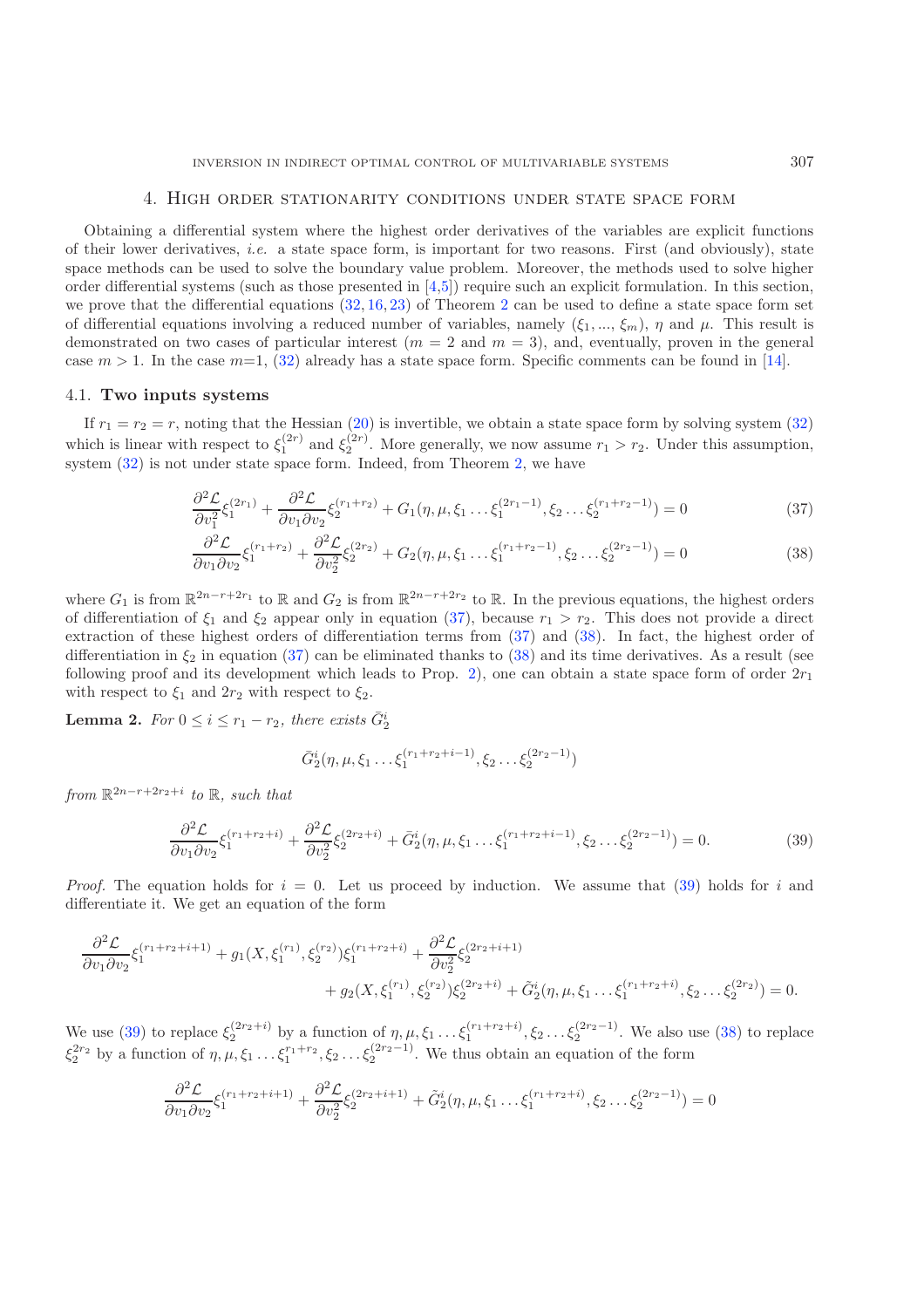with  $\tilde{G}_2^i$  from  $\mathbb{R}^{2n-r+2r_2+i+1}$  to  $\mathbb{R}$ , which proves the induction and concludes the proof.  $\Box$ 

For  $i = r_1 - r_2$ , equation [\(39\)](#page-13-3) writes

$$
\frac{\partial^2 \mathcal{L}}{\partial v_1 \partial v_2} \xi_1^{(2r_1)} + \frac{\partial^2 \mathcal{L}}{\partial v_2^2} \xi_2^{(r_1+r_2)} + \bar{G}_2^{r_1-r_2}(\eta, \mu, \xi_1 \dots \xi_1^{(2r_1-1)}, \xi_2 \dots \xi_2^{(2r_2-1)}) = 0
$$

where  $\bar{G}_2^{r_1-r_2}$  is from  $\mathbb{R}^{2n}$  to  $\mathbb{R}$ . Together with equation [\(37\)](#page-13-1), and because the Hessian [\(20\)](#page-10-7) is invertible, solving<br>this actual of the constituential nearest to the highest derivatives of C and C lea this system of two equations with respect to the highest derivatives of  $\xi_1$  and  $\xi_2$  leads to an expression of  $\xi_1^{(2r_1)}$  as a function of  $\eta, \mu, \xi_1 \ldots \xi_1^{(2r_1-1)}, \xi_2 \ldots \xi_2^{(r_1+r_2-1)}$ . From equation [\(39\)](#page-13-3), and noticing that the positive definiteness of the Hessian [\(20\)](#page-10-7) implies  $\left(\frac{\partial^2 \mathcal{L}}{\partial v_2^2}\right)$ ) > 0, we see that  $\xi_2^{(2r_2)}$  is a function of  $\eta, \mu, \xi_1, \ldots, \xi_1^{(r_1+r_2)}, \xi_2, \ldots, \xi_2^{(2r_2-1)}$ . Differentiating this equation further shows that that  $\xi_2^{(2r_2+i)}$  is a function of  $\eta, \mu, \xi_1, \ldots, \xi_1^{(r_1+r_2+i)}, \xi_2 \ldots \xi_2^{(2r_2-1)}$ .<br>Hence, there exists a function  $G_2$  from  $\mathbb{R}^{2n}$  to  $\mathbb{R}$  such that Hence, there exists a function  $G_3$  from  $\mathbb{R}^{2n}$  to  $\mathbb R$  such that

<span id="page-14-5"></span><span id="page-14-4"></span><span id="page-14-3"></span><span id="page-14-2"></span><span id="page-14-1"></span>
$$
\xi_1^{(2r_1)} = G_3(\eta, \mu, \xi_1 \dots \xi_1^{(2r_1 - 1)}, \xi_2 \dots \xi_2^{(2r_2 - 1)})
$$
\n(40)

which, together with equation [\(38\)](#page-13-2) gives the following partial state space model

$$
\frac{\mathrm{d}\xi_1^{(2r_1-1)}}{\mathrm{d}t} = G_3(\eta, \mu, \xi_1 \dots \xi_1^{(2r_1-1)}, \xi_2 \dots \xi_2^{(2r_2-1)}, t)
$$
\n(41)

$$
\frac{\mathrm{d}\xi_2^{(2r_2-1)}}{\mathrm{d}t} = \left(\frac{\partial^2 \mathcal{L}}{\partial v_2^2}\right)^{-1} \left(\frac{\partial^2 \mathcal{L}}{\partial v_1 \partial v_2} \xi_1^{(r_1+r_2)} + G_2(\eta, \mu, \xi_1 \dots \xi_1^{(r_1+r_2-1)}, \xi_2 \dots \xi_2^{(2r_2-1)}, t)\right). \tag{42}
$$

Observe that  $\xi_1^{(r_1+r_2-1)}$  is a derivative of  $\xi_1$  which is of an order lower than  $2r_1-1$  because  $r_2 < r_1$  and that, as a vector, the right hand side of equations [\(41](#page-14-1)[,42\)](#page-14-2) is a function from  $\mathbb{R}^{2n}$  to  $\mathbb{R}^{2}$ . Thus, the following proposition holds.

<span id="page-14-0"></span>**Proposition 2.** *Equations* [\(16\)](#page-9-1)*,* [\(23\)](#page-10-3)*,* [\(41\)](#page-14-1) *and* [\(42\)](#page-14-2) *are a* <sup>2</sup>n *dimensional state space form set of equations to be satisfied by optimal solutions.*

## <span id="page-14-6"></span>4.2. **Three inputs systems**

Here, we consider systems with three control variables. This gives rise to three chains of integrators in the normal form. The associated lengths are sorted (without loss of generality) and noted  $r_1 > r_2 > r_3$ . This assumption is made because, when two or three chains have equal lengths, a state space form can be derived using the same method as in the case of two or one input systems respectively. These particular cases are also addressed by the general result presented in Section [4.3.](#page-16-0) We detail them to introduce and demonstrate this last result.

From Theorem [2,](#page-11-0) we have to consider three differential equations

$$
\frac{\partial^2 \mathcal{L}}{\partial v_1^2} \xi_1^{(2r_1)} + \frac{\partial^2 \mathcal{L}}{\partial v_1 \partial v_2} \xi_2^{(r_1+r_2)} + \frac{\partial^2 \mathcal{L}}{\partial v_1 \partial v_3} \xi_3^{(r_1+r_3)} + G_1(\eta, \mu, \xi_1 \dots \xi_1^{(2r_1-1)}, \xi_2 \dots \xi_2^{(r_1+r_2-1)}, \xi_3 \dots \xi_3^{(r_1+r_3-1)}) = 0
$$
\n(43)

$$
\frac{\partial^2 \mathcal{L}}{\partial v_1 \partial v_2} \xi_1^{(r_1+r_2)} + \frac{\partial^2 \mathcal{L}}{\partial v_2^2} \xi_2^{(2r_2)} + \frac{\partial^2 \mathcal{L}}{\partial v_2 \partial v_3} \xi_3^{(r_2+r_3)} + G_2(\eta, \mu, \xi_1 \dots \xi_1^{(r_1+r_2-1)}, \xi_2 \dots \xi_2^{(2r_2-1)}, \xi_3 \dots \xi_3^{(r_2+r_3-1)}) = 0
$$
\n(44)

$$
\frac{\partial^2 \mathcal{L}}{\partial v_1 \partial v_3} \xi_1^{(r_1+r_3)} + \frac{\partial^2 \mathcal{L}}{\partial v_2 \partial v_3} \xi_2^{(r_2+r_3)} + \frac{\partial^2 \mathcal{L}}{\partial v_3^2} \xi_3^{(2r_3)} + G_3(\eta, \mu, \xi_1 \dots \xi_1^{(r_1+r_3-1)}, \xi_2 \dots \xi_2^{(r_2+r_3-1)}, \xi_3 \dots \xi_3^{(2r_3-1)}) = 0. \tag{45}
$$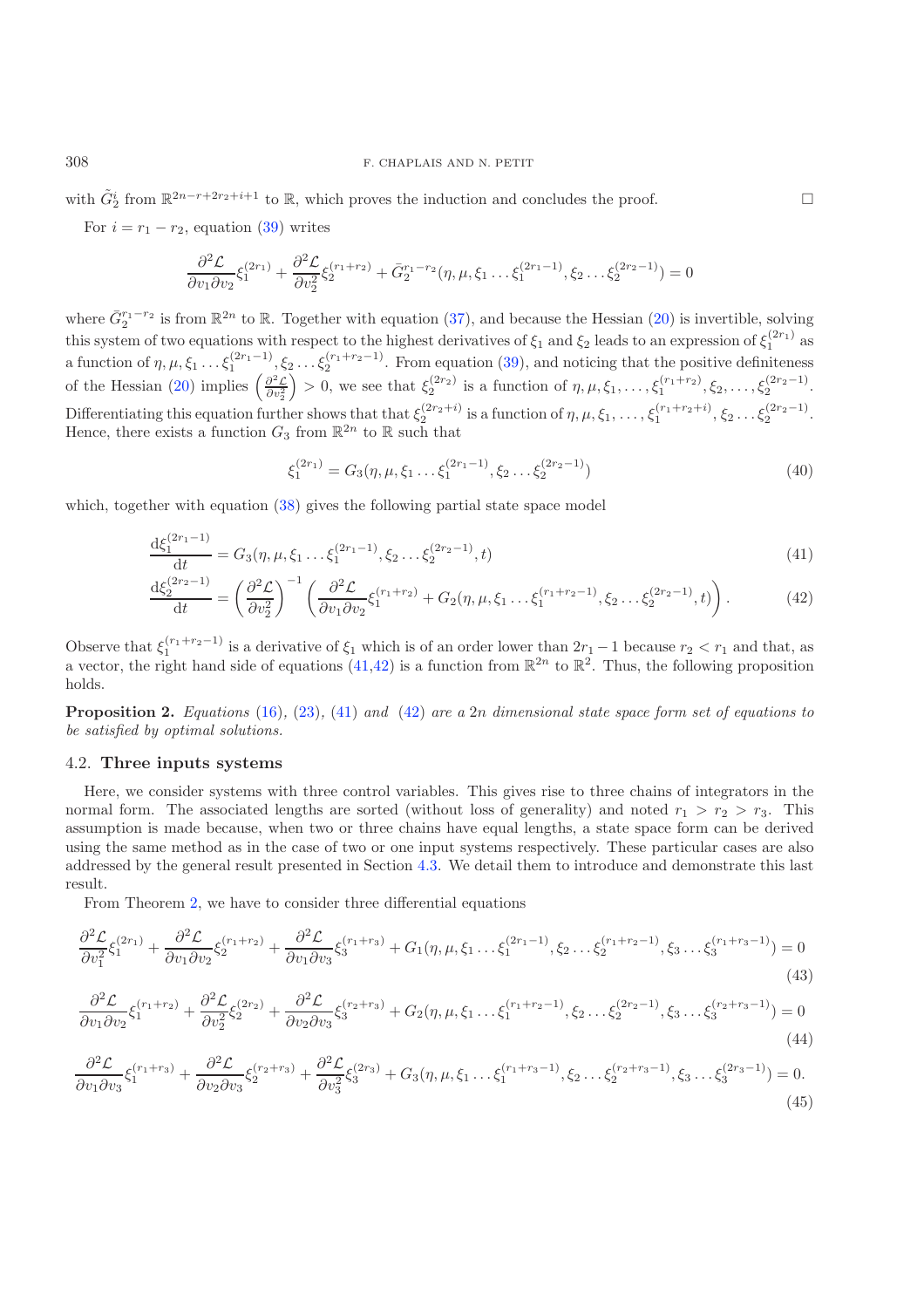As noted in Section [4.1,](#page-13-4) equations [\(43\)](#page-14-3), [\(44\)](#page-14-4), and [\(45\)](#page-14-5) are not in a state space form. The simple elimination method used for two chains in the previous section fails here because we have to eliminate a larger number of higher orders in equations [\(43,](#page-14-3) [44,](#page-14-4) [45\)](#page-14-5). However, the same technique of orders of differentiation raising can be considered, provided it is improved upon. First, we differentiate [\(45\)](#page-14-5)  $r_2 - r_3$  times as in the case  $m = 2$  to get

$$
\frac{\partial^2 \mathcal{L}}{\partial v_1 \partial v_3} \xi_1^{(r_1+r_2)} + \frac{\partial^2 \mathcal{L}}{\partial v_2 \partial v_3} \xi_2^{(2r_2)} + \frac{\partial^2 \mathcal{L}}{\partial v_3^2} \xi_3^{(r_2+r_3)} + G_4(\eta, \mu, \xi_1 \dots \xi_1^{(r_1+r_2-1)}, \xi_2 \dots \xi_2^{(2r_2-1)}, \xi_3 \dots \xi_3^{(2r_3-1)}) = 0
$$
\n(46)

where  $G_4$  is from  $\mathbb{R}^{2n+r_2-r_1}$  to  $\mathbb{R}$ . As before, we know that, for  $i < r_2 - r_3$ ,  $\xi_3^{2r_3+i}$  as a function of  $\eta, \mu, \xi_1 \ldots \xi_1^{(r_1+r_3+i)}, \xi_2 \ldots \xi_2^{(r_2+r_3+i)}, \xi_3 \ldots \xi_3^{(2r_3-1)}$ . Hence, we can replace [\(44\)](#page-14-4) by

$$
\frac{\partial^2 \mathcal{L}}{\partial v_1 \partial v_2} \xi_1^{(r_1+r_2)} + \frac{\partial^2 \mathcal{L}}{\partial v_2^2} \xi_2^{(2r_2)} + \frac{\partial^2 \mathcal{L}}{\partial v_2 \partial v_3} \xi_3^{(r_2+r_3)} + \tilde{G}_2(\eta, \mu, \xi_1 \dots \xi_1^{(r_1+r_2-1)}, \xi_2 \dots \xi_2^{(2r_2-1)}, \xi_3 \dots \xi_3^{(2r_3-1)}) = 0
$$
\n(47)

where  $\tilde{G}_2$  is from  $\mathbb{R}^{2n+r_2-r_1}$  to  $\mathbb{R}$ . The matrix

<span id="page-15-3"></span><span id="page-15-2"></span><span id="page-15-1"></span><span id="page-15-0"></span>
$$
\left[ \begin{array}{cc} \frac{\partial^2 \mathcal{L}}{\partial v_2^2} & \frac{\partial^2 \mathcal{L}}{\partial v_2 \partial v_3} \\ \frac{\partial^2 \mathcal{L}}{\partial v_2 \partial v_3} & \frac{\partial^2 \mathcal{L}}{\partial v_3^2} \end{array} \right]
$$

is invertible because it is diagonally extracted from the Hessian [\(20\)](#page-10-7) which is positive definite. Therefore, we can draw  $\xi_2^{(2r_2)}$  and  $\xi_3^{(r_2+r_3)}$  from [\(46\)](#page-15-0) and [\(47\)](#page-15-1) as a function of  $\eta, \mu, \xi_1 \dots \xi_1^{(r_1+r_2)}, \xi_2 \dots \xi_2^{(2r_2-1)}, \xi_3 \dots \xi_3^{(2r_3-1)}$ .<br>Now let us show require that there exist  $\tilde{C}$  from  $\mathbb{R}^{n+r_2-r_1+i}$  t Now, let us show recursively that there exist  $\tilde{G}_i$  from  $\mathbb{R}^{n+r_2-r_1+i}$  to  $\mathbb R$  and  $\tilde{G}_i$  from  $\mathbb{R}^{n+r_2-r_1+i}$  to  $\mathbb R$  such that

$$
\frac{\partial^2 \mathcal{L}}{\partial v_1 \partial v_3} \xi_1^{(r_1+r_2+i)} + \frac{\partial^2 \mathcal{L}}{\partial v_2 \partial v_3} \xi_2^{(2r_2+i)} + \frac{\partial^2 \mathcal{L}}{\partial v_3^2} \xi_3^{(r_2+r_3+i)} + \tilde{G}_i(\eta, \mu, \xi_1 \dots \xi_1^{(r_1+r_2+i-1)}, \xi_2 \dots \xi_2^{(2r_2-1)}, \xi_3 \dots \xi_3^{(2r_3-1)}) = 0
$$
\n
$$
\frac{\partial^2 \mathcal{L}}{\partial v_1 \partial v_2} \xi_1^{(r_1+r_2+i)} + \frac{\partial^2 \mathcal{L}}{\partial v_2^2} \xi_2^{(2r_2+i)} + \frac{\partial^2 \mathcal{L}}{\partial v_2 \partial v_3} \xi_3^{(r_2+r_3+i)}
$$
\n
$$
(2r_1 + 1)
$$
\n
$$
(2r_2 + 1)
$$
\n
$$
(2r_2 + 1)
$$

$$
\partial v_2^2 \partial v_3^3 + \tilde{G}_i(\eta, \mu, \xi_1 \dots \xi_1^{(r_1+r_2+i-1)}, \xi_2 \dots \xi_2^{(2r_2-1)}, \xi_3 \dots \xi_3^{(2r_3-1)} = 0
$$
\n(49)

and that  $\xi_2^{(2r_2+i)}$  and  $\xi_3^{(r_2+r_3+i)}$  is a function of  $\eta, \mu, \xi_1 \dots \xi_1^{(r_1+r_2+i)}$ ,  $\xi_2 \dots \xi_2^{(2r_2-1)}$ ,  $\xi_3 \dots \xi_3^{(2r_3-1)}$ . From [\(46\)](#page-15-0) and  $(47)$ , this holds for  $i = 0$ . Differentiating  $(48)$  and  $(49)$  gives

$$
\frac{\partial^2 \mathcal{L}}{\partial v_1 \partial v_3} \xi_1^{(r_1+r_2+i+1)} + \frac{\partial^2 \mathcal{L}}{\partial v_2 \partial v_3} \xi_2^{(2r_2+i+1)} + \frac{\partial^2 \mathcal{L}}{\partial v_3^2} \xi_3^{(r_2+r_3+i+1)} \n+ \tilde{G}_i(\eta, \mu, \xi_1 \dots \xi_1^{(r_1+r_2+i)}, \xi_2 \dots \xi_2^{(2r_2)}, \xi_3 \dots \xi_3^{(2r_3)}) = 0 \n\frac{\partial^2 \mathcal{L}}{\partial v_1 \partial v_2} \xi_1^{(r_1+r_2+i+1)} + \frac{\partial^2 \mathcal{L}}{\partial v_2^2} \xi_2^{(2r_2+i+1)} + \frac{\partial^2 \mathcal{L}}{\partial v_2 \partial v_3} \xi_3^{(r_2+r_3+i+1)} \n+ \tilde{G}_i(\eta, \mu, \xi_1 \dots \xi_1^{(r_1+r_2+i)}, \xi_2 \dots \xi_2^{(2r_2)}, \xi_3 \dots \xi_3^{(2r_3)}) = 0.
$$

But, we already know, from the resolution of [\(46\)](#page-15-0) and [\(47\)](#page-15-1), that  $\xi_2^{(2r_2)}$  is a function of  $\eta, \mu, \xi_1 \dots \xi_1^{(r_1+r_2)}, \xi_2 \dots$ ξ (2r<sub>2</sub>-1)</sup>,  $\xi_3$ ...  $\xi_3^{(2r_3-1)}$ , and, from [\(45\)](#page-14-5), that  $\xi_3^{(2r_3)}$  is a function of  $\eta, \mu, \xi_1 \dots \xi_1^{(r_1+r_3)}$ ,  $\xi_2 \dots \xi_2^{(r_2+r_3)}$ ,  $\xi_3 \dots$ <br>
(2r<sub>3</sub>−1)</sub> This agreement by induction for a supplier (49) and (40) ξ  $(2r_3-1)$ . This proves the induction for equation [\(48\)](#page-15-2), and [\(49\)](#page-15-3). Solving (48), and (49) at  $i+1$  with respect to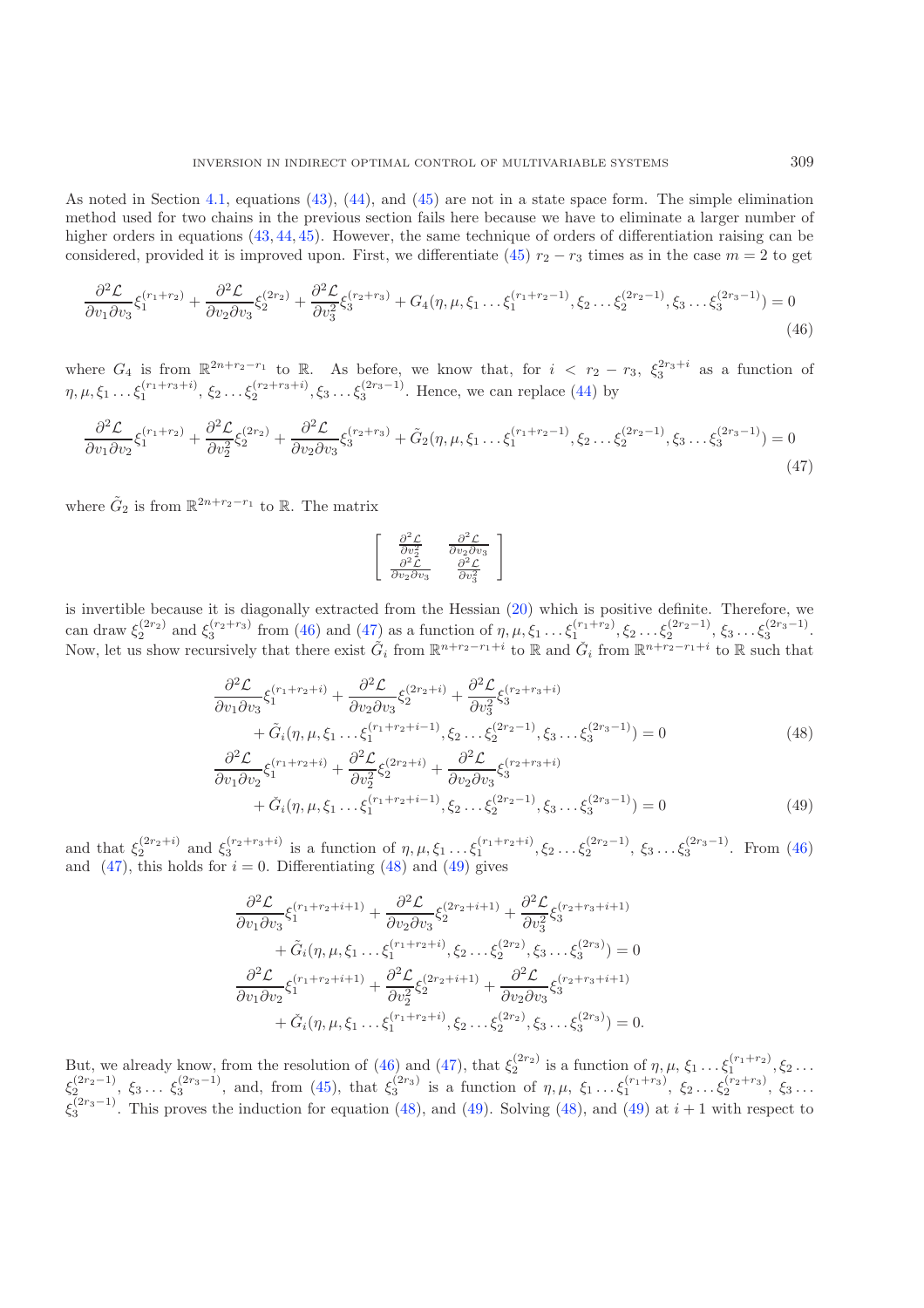<span id="page-16-1"></span> $\xi_3$ ... $\xi_3^{(2r_3-1)}$ . Now, let us take  $i = r_1 - r_2$ . Equations [\(48\)](#page-15-2) and [\(49\)](#page-15-3) becomes  $\zeta_2^{(2r_2+i+1)}$  and  $\xi_3^{(r_2+r_3+i+1)}$  recursively proves that these are functions of  $\eta, \mu, \xi_1 \dots \xi_1^{(r_1+r_2+i+1)}, \xi_2 \dots \xi_2^{(2r_2-1)},$ 

<span id="page-16-2"></span>
$$
\frac{\partial^2 \mathcal{L}}{\partial v_1 \partial v_3} \xi_1^{(2r_1)} + \frac{\partial^2 \mathcal{L}}{\partial v_2 \partial v_3} \xi_2^{(r_1 + r_2)} + \frac{\partial^2 \mathcal{L}}{\partial v_3^2} \xi_3^{(r_1 + r_3)} + \tilde{G}_i(\eta, \mu, \xi_1 \dots \xi_1^{(2r_1 - 1)}, \xi_2 \dots \xi_2^{(2r_2 - 1)}, \xi_3 \dots \xi_3^{(2r_3 - 1)}) = 0 \tag{50}
$$

$$
\frac{\partial^2 \mathcal{L}}{\partial v_1 \partial v_2} \xi_1^{(2r_1)} + \frac{\partial^2 \mathcal{L}}{\partial v_2^2} \xi_2^{(r_1 + r_2)} + \frac{\partial^2 \mathcal{L}}{\partial v_2 \partial v_3} \xi_3^{(r_1 + r_3)} + \check{G}_i(\eta, \mu, \xi_1 \dots \xi_1^{(2r_1 - 1)}, \xi_2 \dots \xi_2^{(2r_2 - 1)}, \xi_3 \dots \xi_3^{(2r_3 - 1)}) = 0 \tag{51}
$$

where  $\tilde{G}_i$  and  $\tilde{G}_i$  are from  $\mathbb{R}^{2n}$  to  $\mathbb{R}$ . In [\(43\)](#page-14-3), we can replace  $\xi_2^{(2r_2+i)}$  by a function of  $\eta, \mu, \xi_1 \dots \xi_1^{(r_1+r_2+i)}$ ,<br>  $\xi_2 \dots \xi_2^{(2r_2-1)}$ ,  $\xi_3 \dots \xi_3^{(2r_3-1)}$ , while  $\xi_3^{(2r_3+i)}$  ca  $\ldots, \xi_1^{(r_1+r_3+i)}, \xi_2 \ldots \xi_2^{(r_2+r_3+i)}, \xi_3 \ldots \xi_3^{(2r_3-1)},$  and, for  $i \geq 0, \xi_3^{(r_2+r_3+i)}$  can be substituted with a function of  $\eta, \mu, \xi_1 \ldots \xi_1^{(r_1+r_2+i)}, \xi_2 \ldots \xi_2^{(2r_2-1)}, \xi_3 \ldots \xi_3^{(2r_3-1)}$ . Thus, [\(43\)](#page-14-3) yields

$$
\frac{\partial^2 \mathcal{L}}{\partial v_1^2} \xi_1^{(2r_1)} + \frac{\partial^2 \mathcal{L}}{\partial v_1 \partial v_2} \xi_2^{(r_1+r_2)} + \frac{\partial^2 \mathcal{L}}{\partial v_1 \partial v_3} \xi_3^{(r_1+r_3)} + G_5(\eta, \mu, \xi_1 \dots \xi_1^{(2r_1-1)}, \xi_2 \dots \xi_2^{(2r_2-1)}, \xi_3 \dots \xi_3^{(2r_3-1)}) = 0 \tag{52}
$$

where  $G_5$  is also from  $\mathbb{R}^{2n}$  to  $\mathbb{R}$ . Solving [\(50\)](#page-16-1), [\(51\)](#page-16-2), and [\(52\)](#page-16-3) with respect to  $\xi_1^{(2r_1)}$ ,  $\xi_2^{(r_1+r_2)}$  and  $\xi_3^{(r_1+r_3)}$  (a linear<br>system where we thin is the Userian (20) which is non-simplex) s system whose matrix is the Hessian [\(20\)](#page-10-7) which is non singular) gives  $\xi_1^{(2r_1)}$  as a function of  $\eta, \mu, \xi_1 \ldots \xi_1^{(2r_1-1)}, \xi_2$ ...  $\xi_2^{(2r_2-1)}, \xi_3$  ...  $\xi_3^{(2r_3-1)}, t$ . This, together with  $\xi_2^{(2r_2)}$  being a function of  $\eta, \mu, \xi_1 \dots \xi_1^{(r_1+r_2)}, \xi_2 \dots \xi_2^{(2r_2-1)},$  $\xi_3 \ldots \xi_3^{(2r_3-1)}$ , and with [\(45\)](#page-14-5) yields a state space form for equations [\(43\)](#page-14-3), [\(44\)](#page-14-4), and (45) of the following form

<span id="page-16-6"></span><span id="page-16-5"></span><span id="page-16-4"></span><span id="page-16-3"></span>
$$
\frac{\mathrm{d}\xi_1^{(2r_1-1)}}{\mathrm{d}t} = G_6(\eta, \mu, \xi_1 \dots \xi_1^{(2r_1-1)}, \xi_2 \dots \xi_2^{(2r_2-1)}, \xi_3 \dots \xi_3^{(2r_3-1)})\tag{53}
$$

$$
\frac{\mathrm{d}\xi_2^{(2r_2-1)}}{\mathrm{d}t} = G_7(\eta, \mu, \xi_1 \dots \xi_1^{(r_1+r_2)}, \xi_2 \dots \xi_2^{(2r_2-1)}, \xi_3 \dots \xi_3^{(2r_3-1)})\tag{54}
$$

$$
\frac{d\xi_3^{(2r_3-1)}}{dt} = G_8(\eta, \mu, \xi_1 \dots \xi_1^{(r_1+r_3)}, \xi_2 \dots \xi_2^{(r_2+r_3)}, \xi_3 \dots \xi_3^{(2r_3-1)}).
$$
\n(55)

Observe that  $r_2 + r_3 \leq 2r_2 - 1$ , and that both  $r_1 + r_2$  and  $r_1 + r_3$  are smaller than  $2r_1 - 1$ . As a vector right hand side,  $G_6$ ,  $G_7$  and  $G_8$  are globally from  $\mathbb{R}^{2n}$  to  $\mathbb{R}$ .

**Proposition 3.** *Equations* [\(16\)](#page-9-1)*,* [\(23\)](#page-10-3)*,* [\(53\)](#page-16-4)*,* [\(54\)](#page-16-5) *and* [\(55\)](#page-16-6) *are a* <sup>2</sup>n *dimensional state space form set of equations to be satisfied by optimal solutions.*

# <span id="page-16-0"></span>4.3. **General case**

<span id="page-16-7"></span>Among the m integrators chains [\(15\)](#page-9-0), several may share the same length. Thus, we note p the number of distinct chain lengths. For  $1 \leq i \leq p$ , there are  $n_i$  chains of length  $r_i$ , and we have

$$
\sum_{i=1}^{p} n_i r_i \le n, \quad \sum_{i=1}^{p} n_i = m.
$$

The chain lengths  $r_i$  are sorted in decreasing order. For  $1 \leq i \leq p$ ,  $1 \leq k \leq n_i$ ,  $\xi_{i,k}$  denotes the primal state which starts the  $k^{th}$  chain of differentiation of length  $r_i$ . We note  $\xi_{i,k}^{[l]}$  the concatenation of the variables  $\xi_{i,k} \dots \xi_{i,k}^{(n)} \dots \xi_{i,k}^{(l)}$ . Similarly,  $v_{i,k}$  denotes the control variable associated to this same chain. This reordering<br>gives a counting of equations (22) in Theorem 2 as follows: for  $1 \le i \le n$  and  $1 \le i \le n$ . gives a rewriting of equations [\(32\)](#page-12-3) in Theorem [2](#page-11-0) as follows: for  $1 \le i \le p$ , and  $1 \le j \le n_i$ 

$$
\sum_{k=1}^{p} \sum_{l=1}^{n_k} \frac{\partial^2 \mathcal{L}}{\partial v_{i,j} \partial v_{k,l}} \xi_{k,l}^{(r_i + r_k)} + G_{i,j}(\eta, \mu, \dots \xi_{q,r}^{[r_i + r_q - 1]} \dots) = 0
$$
\n(56)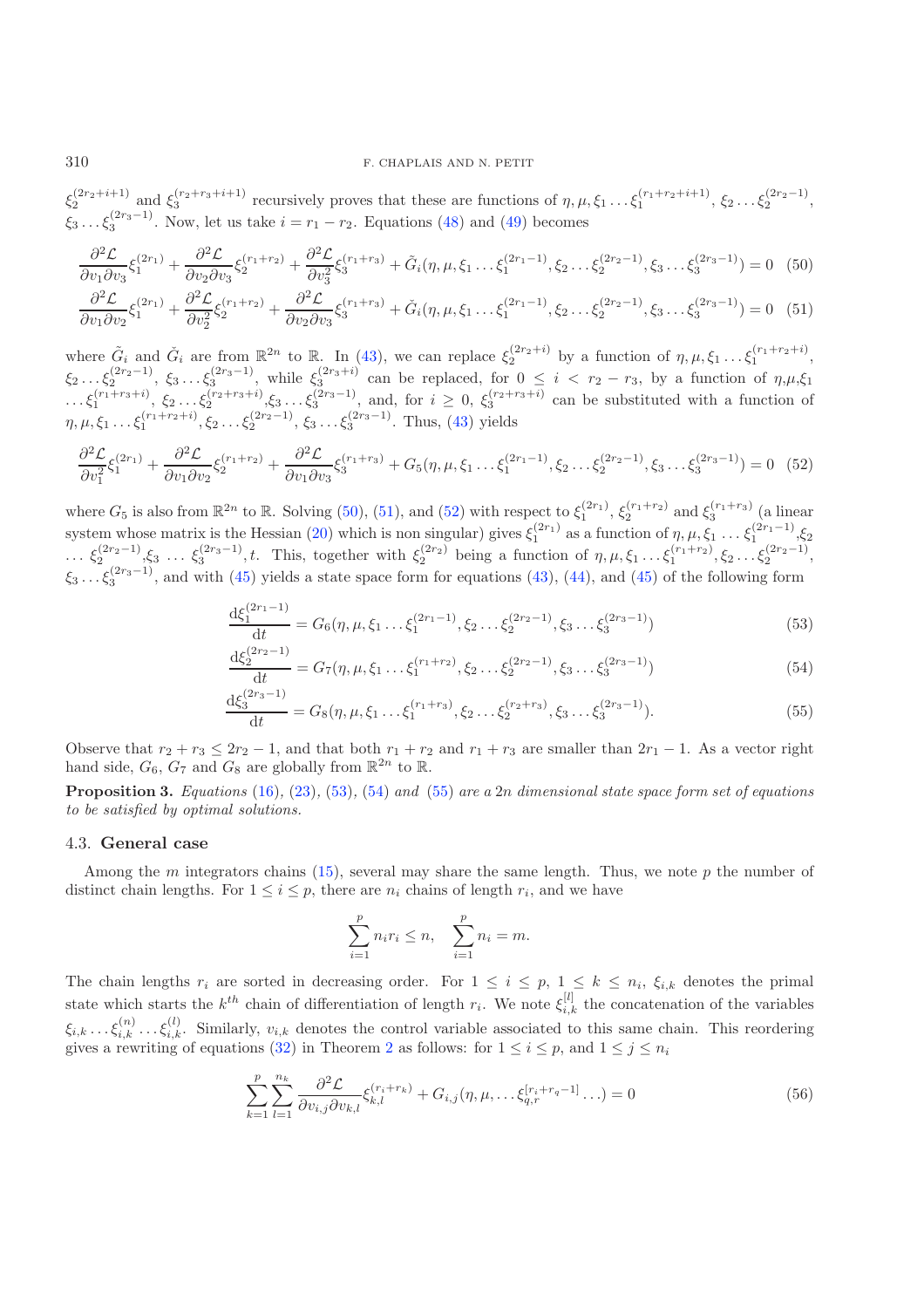where q ranges from 1 to p and r ranges from 1 to  $n_q$ . As in the cases  $m = 2$  or  $m = 3$  addressed in Sections [4.1](#page-13-4) and [4.2](#page-14-6) respectively, the highest differentiation order of  $\xi_{i,k}$  (for any  $i,k$ ) appears only in the first group of equations (*i.e.* with  $i = r_1$  in [\(56\)](#page-16-7)). This prevents us from solving a system of equations with respect to these high order derivatives to obtain a state space form. In fact, many of these high order derivatives can be expressed as functions of lower order derivatives. In this section, we obtain a state space form with derivatives of order  $2r_i$  for  $\xi_{i,k}$ . The total dimension of this state space form is  $2n$ .

We proceed along the following constructive proof. Sequentially, we differentiate the equations in [\(56\)](#page-16-7) with respect to time. We start with the equations for  $i = p$  until the order  $r_{p-1} + r_p$  (in the factor of the second derivative of  $\mathcal{L}$ ) is replaced by  $2r_{p-1}$ . Together with the equations for  $i = p - 1$ , we solve the obtained system with respect to  $\xi_{p-1,l}^{(2r_{p-1})}$  and  $\xi_{p,l}^{(2r_p)}$ , l ranging from 1 to  $n_{p-1}$ , and from 1 to  $n_p$ , respectively.<br>This stresses that these are functions of the lower derivatives of  $\xi_{p+1}$  and  $\xi$ This stresses that these are functions of the lower derivatives of  $\xi_{p-1,l}$  and  $\xi_{p,l}$ . Then, by induction, we<br>differentiate sets of equations combining contiguous *i* (these sets are of increasing size) to obtain a s differentiate sets of equations combining contiguous  $i$  (these sets are of increasing size) to obtain a system in the  $\xi_{i,l}^{2r_i}$ . At each step, the linear system has a matrix diagonally extracted from the Hessian [\(20\)](#page-10-7) (modified by the presented reordering). We solve this system and, recursively, show that  $\xi_{i,j}^{2r_i}$  is a function  $G_{i,j}$  of  $(\eta, \mu, \ldots, \xi_{k,l}^{[r_i+r_k-1]}, \ldots, \xi_{i,1}^{[2r_i-1]}, \ldots, \xi_{i,n_i}^{[2r_i-1]}, \ldots, \xi_{p,n_p}^{[2r_p-1]})$ . This gives us the desired state space form as detailed in Theorem 3. in Theorem [3.](#page-17-0)

<span id="page-17-0"></span>**Theorem 3.** For  $1 \leq i \leq p$  *the following proposition* (H1) *holds:*<br>(H1)  $F_{cm} 1 \leq i \leq p$   $f_{cm} 2r_i$  is a function  $G_{cm} f_{cm} (r_i + r_k - r_j)$ (H1) For  $1 \leq j \leq n_i$ ,  $\xi_{i,j}^{2r_i}$  is a function  $G_{i,j}$  of  $(\eta, \mu, \ldots \xi_{k,q}^{[r_i+r_k-1]} \ldots \xi_{i,1}^{[2r_i-1]} \ldots \xi_{i,n_i}^{[2r_i-1]} \ldots \xi_{p,n_p}^{[2r_p-1]}), k$  and q<br>being running indexes with  $1 \leq k \leq i-1$  and  $1 \leq q \leq n$ . *being running indexes with*  $1 \leq k \leq i-1$  *and*  $1 \leq q \leq n_k$ .<br>*Together with* (16) and (23) this proposition for  $1 \leq i$ 

*Together with* [\(16\)](#page-9-1) and [\(23\)](#page-10-3), this proposition, for  $1 \leq i \leq p$  (and  $1 \leq j \leq n_i$ ), gives the following state form *which is satisfied by the*  $\xi_{i,j}$ ,  $\eta$  *and*  $\mu$ 

$$
\frac{d\xi_{i,j}}{dt} = \xi_{i,j}^1
$$
\n
$$
\frac{d\xi_{i,j}^{2r_i-2}}{dt} = \xi_{i,j}^{2r_i-1}
$$
\n
$$
\frac{d\xi_{i,j}^{2r_i-2}}{dt} = G_{i,j}(\eta, \mu, \dots, \xi_{k,q} \dots \xi_{k,q}^{r_i+r_k-1} \dots \xi_{i,1} \dots \xi_{i,1}^{2r_i-1} \dots \xi_{i,n_i} \dots \xi_{i,n_p}^{2r_i-1} \dots \xi_{p,n_p} \dots \xi_{p,n_p}^{2r_p-1}).
$$

*Observing that, for*  $k \leq i$  *we have*  $r_i + r_k - 1 \leq 2r_k - 1$ , the previous differential system is a state space form *of dimension*  $2n = 2n - 2r + 2\sum_i r_i$ .

*Proof.* (H1) is verified for  $i = p$  (this is [\(56\)](#page-16-7) with  $i = p, 1 \leq j \leq n_p$ , solved with respect to  $\xi_{p,l}^{2r_p}$ , observing that, for  $k < p$ ,  $r_p + r_k \leq 2r_k - 1$ ). We now assume that (H1) holds for  $i \leq \tilde{i} \leq p$ ,  $\tilde{i}$  being the running index labelled by  $i$  in  $(H1)$ .

To prove the induction on (H1), we show the more general inductions on (H2) and (H3) on i and s: for  $1 \le i \le p$  and  $r_i \le s < r_{i-1}$  we note  $1 \leq i \leq p$  and  $r_i \leq s < r_{i-1}$  we note

(H2): For  $j \ge i, 1 \le l \le n_j, \xi_{j,l}^{(r_j+s)}$  is a function of  $\eta, \mu, \ldots, \xi_{q,r}^{[r_q+s-1]} \ldots \xi_{i,1}^{[2r_i-1]} \ldots, \xi_{i,n_i}^{[2r_i-1]} \ldots \xi_{p,n_p}^{[2r_p-1]},$ q being a running index with  $1 \leq q < i$ .<br>Observe that (H1) is verified if (H2)

Observe that (H1) is verified if (H2) holds for  $j = i$  and  $s = r_i$ . We start the induction by observing that (H2) holds for  $i = p$  and  $s = r_p$ .

For  $1 \leq i \leq p$  and  $r_i \leq s < r_{i-1}$  we note

(H3): For  $j \geq i, 1 \leq h \leq n_j$ , there exists a function  $G_{j,h,s}$  such that

<span id="page-17-1"></span>
$$
\sum_{k=1}^{p} \sum_{l=1}^{n_k} \frac{\partial^2 \mathcal{L}}{\partial v_{j,h} \partial v_{k,l}} \xi_{k,l}^{(r_k+s)} + \tilde{G}_{j,h,s}(\eta, \mu, \dots, \xi_{q,r}^{[r_q+s-1]} \dots \xi_{i,1}^{[2r_i-1]} \dots \xi_{i,n_i}^{[2r_i-1]} \dots \xi_{p,n_p}^{[2r_p-1]}) = 0.
$$
 (57)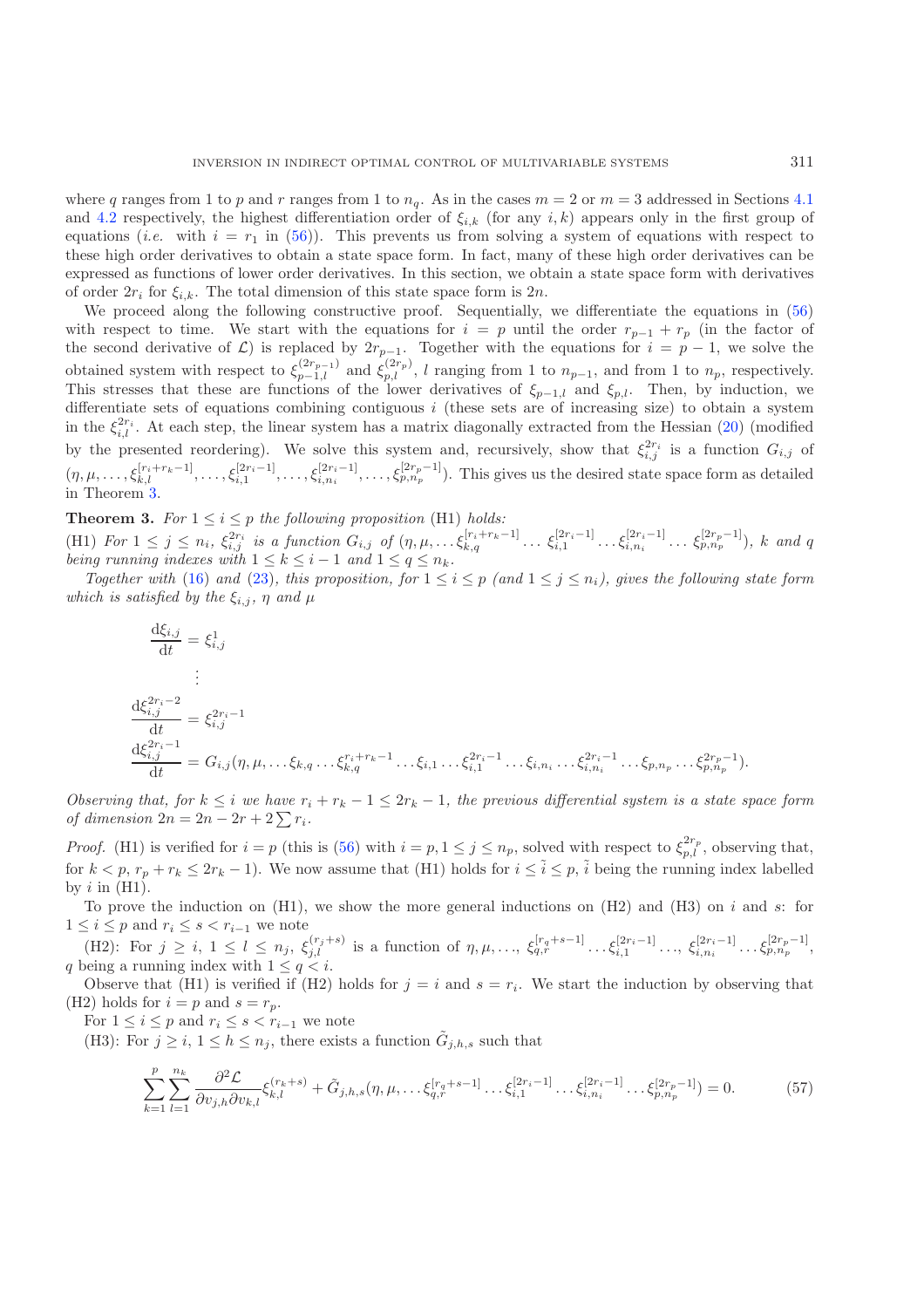(H3) holds for  $i = p$  and  $s = r_p$ . We now assume that it is verified for the same i as the index used in the induction assumption on (H1). We make the same assumption on (H2). The induction proceed as follows: we prove that if (H3) holds for s, it is also valid for  $s + 1$ ; by solving the system with respect to the appropriate they are valid for the next *i*, *i.e.*  $i - 1$  and  $s = r_{i-1}$ , we increment s in [\(57\)](#page-17-1) and add an extra set of equations.  $(r_k+s+1)$ , we prove that (H2) holds for s + 1, and hence (H2) and (H3) hold for  $r_i \leq s < r_{i-1}$ . To show that This augmented set is solved with respect to the appropriate  $\xi_{k,l}^{(r_{i-1}+r_k)}$  to prove that (H1) holds for  $i-1$ . By carefully observing that the orders of differentiation in the  $\xi_{\tilde{i},l}$  for  $\tilde{i} \geq i$ , we prove that (H2) and (H3) hold for  $i - 1$  and  $s = r_{i-1}$ .

Now let us proceed. Differentiating [\(57\)](#page-17-1) together with assumption (H1) for  $i \leq \tilde{i} \leq p$  (which allows us to eliminate  $\xi_{\tilde{i},l}^{[2r_{\tilde{i}}]}$ ) yields

<span id="page-18-4"></span><span id="page-18-0"></span>
$$
\sum_{k=1}^{p} \sum_{l=1}^{n_k} \frac{\partial^2 \mathcal{L}}{\partial v_{j,h} \partial v_{k,l}} \xi_{k,l}^{(r_k+s+1)} + \tilde{G}_{j,h,s+1}(\eta, \mu, \dots, \xi_{q,r}^{[r_q+s]} \dots \xi_{i,1}^{[2r_i-1]} \dots \xi_{i,n_i}^{[2r_i-1]} \dots \xi_{p,n_p}^{[2r_p-1]}) = 0 \tag{58}
$$

<span id="page-18-2"></span>which gives the induction on (H3) with respect to s. This system of  $n_i + n_{i+1} \ldots + n_p$  equations is solved with respect to  $\xi_{k,l}^{(r_k+s+1)}$  for  $p \ge k \ge i$  and  $1 \le l \le n_k$  using the matrix  $\left[\frac{\partial^2 \mathcal{L}}{\partial v_{j,h} \partial v_{k,l}}\right]$  for  $j \ge i, 1 \le h \le n_j, p \ge k \ge i$ and  $1 \leq l \leq n_k$ , which is diagonally extracted from the Hessian [\(20\)](#page-10-7) (modified by the presented reordering). This shows that, for  $p \ge k \ge i$ ,  $\xi_{k,l}^{(r_k+s+1)}$  is a function of  $\eta, \mu, \ldots, \xi_{q,r}^{[r_q+s]} \ldots, \xi_{i,1}^{[2r_i-1]} \ldots, \xi_{i,n_i}^{[2r_i-1]} \ldots, \xi_{p,n_p}^{[2r_p-1]}$  which proves the induction of (H2) with respect to s. Hence, (H2) and (H3) hold for  $r_i \leq s < r_{i-1}$ . We now proceed<br>by induction on the index i by adding an extra block of equations. We prove for  $i > i$  that both (H2) and (H3) by induction on the index i by adding an extra block of equations. We prove for  $j \geq i$  that both (H2) and (H3) hold for  $i - 1$  and  $s = r_{i-1}$ . To do so, we differentiate [\(57\)](#page-17-1) once again to obtain  $s = r_{i-1}$ . This gives

<span id="page-18-1"></span>
$$
\sum_{k=1}^{p} \sum_{l=1}^{n_k} \frac{\partial^2 \mathcal{L}}{\partial v_{j,h} \partial v_{k,l}} \xi_{k,l}^{(r_k + r_{i-1})} + \tilde{G}_{j,h,s}(\eta, \mu, \dots, \xi_{q,r}^{[r_q + r_{i-1} - 1]} \dots \xi_{i,1}^{[2r_i - 1]} \dots \xi_{i,n_i}^{[2r_i - 1]} \dots \xi_{p,n_p}^{[2r_p - 1]} = 0.
$$
 (59)

For  $q = i - 1$ ,  $\xi_{q,r}^{[r_q + r_{i-1} - 1]} = \xi_{i-1,r}^{[2r_{i-1} - 1]}$ . Hence, [\(59\)](#page-18-0) can be written under the form

$$
\sum_{k=1}^{p} \sum_{l=1}^{n_k} \frac{\partial^2 \mathcal{L}}{\partial v_{j,h} \partial v_{k,l}} \xi_{k,l}^{(r_k + r_{i-1})} + \tilde{G}_{j,h,s}(\eta, \mu, \dots, \xi_{q,r}^{[r_q + r_{i-1} - 1]} \dots \xi_{i-1,1}^{[2r_{i-1} - 1]} \dots \xi_{i-1,n_{i-1}}^{[2r_{i-1} - 1]} \dots \xi_{p,n_p}^{[2r_p - 1]} = 0 \tag{60}
$$

<span id="page-18-3"></span>where q is a running index with  $1 \leq q < i - 1$ . On the other hand, let us consider [\(56\)](#page-16-7) for i set to i – 1 and  $1 \leq j \leq n_{i-1}$ . Renaming j as h to be consistent with [\(59\)](#page-18-0) yields

$$
\sum_{k=1}^{p} \sum_{l=1}^{n_k} \frac{\partial^2 \mathcal{L}}{\partial v_{i-1,h} \partial v_{k,l}} \xi_{k,l}^{(r_{i-1}+r_k)} + G_{i-1,h}(\eta, \mu, \dots, \xi_{q,r}^{[r_{i-1}+r_q-1]} \dots) = 0.
$$
 (61)

For  $q = i - 1$ , we have  $\xi_{q,r}^{[r_{i-1}+r_q-1]} = \xi_{i-1,r}^{[2r_{i-1}-1]}$ . For  $q \geq i$ ,  $r_{i-1} + r_q - 1 = r_q + s$  with  $s = r_{i-1} - 1$ . But (H2) assumes that for  $i \le q \le p$  and  $r_i \le s \le r_{i-1} - 1$ ,  $\xi_{q,r}^{(r_q+s)}$  is a function of

 $(\eta, \mu, \ldots, \xi_{k,l}^{[r_k+s-1]} \ldots \xi_{i,1}^{[2r_i-1]}, \ldots, \xi_{i,n_i}^{[2r_i-1]}, \ldots, \xi_{p,n_p}^{[2r_p-1]})$ . In particular, for  $s = r_{i-1} - 1$ , we see that  $\xi_{q,r}^{[r_{i-1}+r_q-1]}$ is a function of  $(\eta, \mu, \ldots, \xi_{k,l}^{[r_k+r_{i-1}-2]} \ldots, \xi_{i,1}^{[2r_i-1]}, \ldots, \xi_{i,n_i}^{[2r_i-1]}, \ldots, \xi_{p,n_p}^{[2r_p-1]})$  as long as  $q \geq i$ . Hence, [\(61\)](#page-18-1) can be rewritten under the form rewritten under the form

$$
\sum_{k=1}^{p} \sum_{l=1}^{n_k} \frac{\partial^2 \mathcal{L}}{\partial v_{i-1,h} \partial v_{k,l}} \xi_{k,l}^{(r_{i-1}+r_k)} + \tilde{G}_{i-1,h}(\eta, \mu, \dots, \xi_{k,l}^{[r_k+r_{i-1}-1]} \dots \xi_{i-1,1}^{[2r_{i-1}-1]} \dots \xi_{i-1,n_{i-1}}^{[2r_{i-1}-1]} \dots \xi_{p,n_p}^{[2r_p-1]} = 0. \tag{62}
$$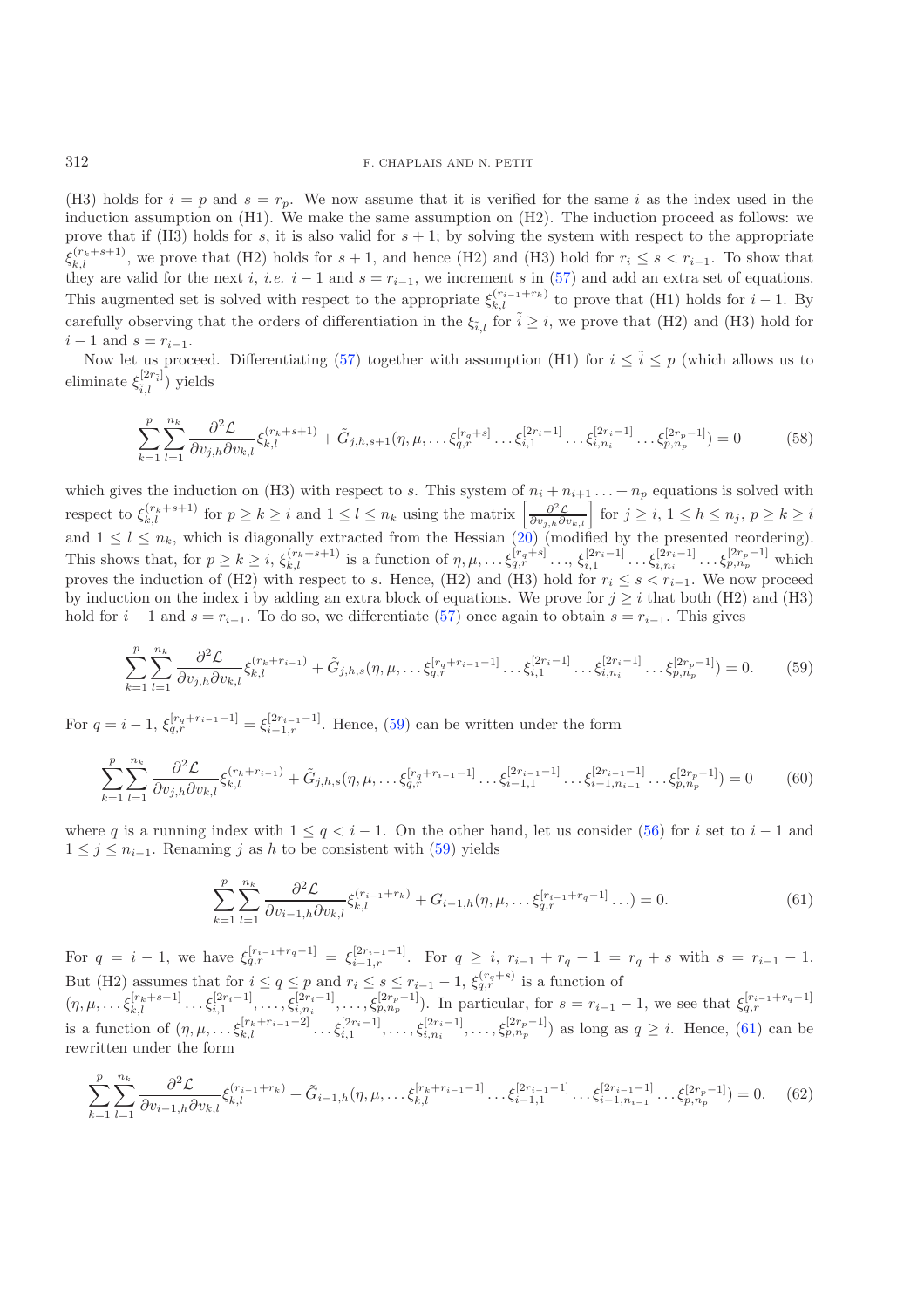Gathering [\(60\)](#page-18-2) and [\(62\)](#page-18-3) is equivalent to having [\(59\)](#page-18-0) with  $i-1 \leq j \leq p$  (a set of  $n_{i-1}+n_i...+n_p$  equations with coefficients diagonally extracted from the Hessian). We solve this system with respect to the  $n_{i-1}+n_{i-1}$ coefficients diagonally extracted from the Hessian). We solve this system with respect to the  $n_{i-1} + n_i \dots + n_p$ unknowns  $\xi_{k,l}^{(r_k+r_{i-1})}$ ,  $i-1 \le k \le p$  and  $1 \le l \le n_k$ . In particular, for  $k = i-1$ , we see that  $\xi_{i-1,l}^{(2r_{i-1})}$  is a function of  $(\eta, \mu, \ldots, \xi_{q,r}^{[r_q+r_{i-1}-1]}, \ldots, \xi_{i-1,1}^{[2r_{i-1}-1]} \ldots, \xi_{i-1,n_{i-1}}^{[2r_{i-1}-1]} \ldots, \xi_{p,n_p}^{[2r_p-1]}),$  with  $1 \le q < i-1$ , and  $1 \le r \le n_q$ . This proves the induction for (H1) from index i to i − 1. Furthermore, we can initialize the inductions on (H2) and (H3) at  $i - 1$  and  $s = r$ . To do so we need to extend (H2) and (H3) to  $i \le i \le n$  with the index i now set to  $i - 1$  $i-1$  and  $s = r_{i-1}$ . To do so, we need to extend (H2) and (H3) to  $i \leq j \leq p$ , with the index i now set to  $i-1$ . We observe that, for  $i_0 \leq j$  with  $i \leq i_0$ , and, for  $r_{i_0} \leq s \leq r_{i_0-1}$ ,  $\xi_{j,l}^{(r_j+s)}$  is a function of  $\eta, \mu, \ldots$  $\xi_{q,r}^{[r_q+s-1]}$   $\ldots$   $\xi_{i_0,1}^{[2r_{i_0}-1]}$   $\ldots$   $\xi_{i_0,n_{i_0}}^{[2r_{i_0}-1]}$   $\ldots$   $\xi_{p,n_p}^{[r_p+1]}$ . Since  $i \leq i_0$ , it is also a function of  $\eta, \mu, \ldots$   $\xi_{q,r}^{[r_q+s-1]}$   $\ldots$   $\xi_{i,1}^{[2r_i-1]}$  $\ldots, \xi_{i,n_i}^{[2r_i-1]} \ldots, \xi_{p,n_p}^{[2r_p-1]}$ , because, for  $i_1 \leq i_0$ , the order  $2r_{i_1} - 1$  is greater than  $r_{i_0} + r_{i_1} - 1$ . Hence, all derivatives of  $\xi_{j,l}$  (with  $j \geq i$ ) from order  $2r_j$  up to  $r_j + r_{i-1} - 1$  are functions of  $\eta, \mu, \ldots, \xi_{m,n}^{[r_m+r_{i-1}-1]} \ldots, \xi_{i,1}^{[2r_i-1]} \ldots$ ξ  $[2r_i-1]$  ... $\xi_{p,n_p}^{[2r_p-1]}$ . Therefore, equation [\(58\)](#page-18-4) can be rewritten under the form

$$
\sum_{k=1}^{p} \sum_{l=1}^{n_k} \frac{\partial^2 \mathcal{L}}{\partial v_{i-1,h} \partial v_{k,l}} \xi_{k,l}^{(r_k+r_{i-1})} + \tilde{G}_{i-1,h,s}(\eta, \mu, \dots, \xi_{q,r}^{[r_q+r_{i-1}-1]} \dots \xi_{i,1}^{[2r_{i-1}-1]} \dots \xi_{i,n_{i-1}}^{[2r_{i-1}-1]} \dots \xi_{p,n_p}^{[2r_p-1]}; t) = 0.
$$

Together with system [\(57\)](#page-17-1), it yields a system as required by (H3) but with i set to  $i - 1$  and  $s = r_{i-1}$ . Solving it with respect to the variables  $\xi_{k,l}^{(r_k+r_{i-1})}$ , for  $k \geq i-1$  and  $1 \leq l \leq n_k$ , we prove that (H2) holds for  $i-1$ <br>and  $e=r_{k+1}$ . This proves the inductions on (H1) (H2) and (H2). Observing that (H1) holds for  $1 \leq$ and  $s = r_{i-1}$ . This proves the inductions on (H1), (H2) and (H3). Observing that (H1) holds for  $1 \le i \le p$  we deduce the desired state space form which concludes the proof deduce the desired state space form which concludes the proof.

As a final remark, we now show that the adjoint states are functions of the states reported in Theorem [3.](#page-17-0) First, we rewrite equation [\(25\)](#page-10-4) by grouping equations of equal length  $r_i$ . We rewrite  $\lambda_i^{r_i-j}$  as  $\lambda_{i,l}^{r_i-j}$ , where  $r_i$  is a unique length of chain and *l* indexes which chain is considered. We also group the  $\xi_i$ a unique length of chain, and l indexes which chain is considered. We also group the  $\xi_k$  as  $\xi_{k,l}$ . These notations<br>are similar to those used in Theorem 3. Fountion (25) involves derivatives of  $\xi_{k,l}$  at the order are similar to those used in Theorem [3.](#page-17-0) Equation [\(25\)](#page-10-4) involves derivatives of  $\xi_{k,l}$  at the order  $r_k + j$ , with j ranging from 1 to  $r_i - 1$ . In particular,  $\xi_{k,l}^{(r_k+r_i-1)}$  may be a derivative with a rank which is greater than the order  $2r_i - 1$  which is the maximum order of differentiation of  $\xi_k$ , making it a state variable in Th order  $2r_k - 1$ , which is the maximum order of differentiation of  $\xi_{k,l}$  making it a state variable in Theorem [3.](#page-17-0) Yet, Theorem [3](#page-17-0) provides us with a state space form. Starting with the longest chain (*i.e.* the  $\xi_{k,l}$  with the highest order derivative in the state space form), this shows that, for a given  $\xi_{k,l}$ , the derivatives with an order greater than the order of the state space can be expressed as a function of the state variables. This implies that

<span id="page-19-0"></span>**Corollary 1.** For  $1 \leq i \leq p$ ,  $0 \leq j \leq r_i - 1$ ,  $1 \leq l \leq n_p$ ,  $\lambda_{i,l}^{r_i-j}$  is a function of the state variables used in the differential system of Theorem 3 *differential system of Theorem* [3](#page-17-0)*.*

*Proof.* For  $j = 1 \dots r_i - 1$ ,  $\lambda_{i,l}^{r_i-j}$ , one uses equation [\(25\)](#page-10-4) and the fact that derivatives of  $\xi_{q,r}$  of order greater or equal to  $2r$ , are actually functions of the state variable. This is obtained by differentiat or equal to  $2r_q$  are actually functions of the state variable. This is obtained by differentiating enough times the last equation of Theorem [3,](#page-17-0) starting with the longest chain of integrators, *i.e.*, the smallest *i*. For  $j = 0$ , one uses equation  $(24)$ , and the fact that X is a function of the state of Theorem [3.](#page-17-0)  $\Box$ 

**Remark.** As pointed out in [\[4](#page-22-18)[,5\]](#page-22-13), there exist collocation methods for high order differential systems that are more accurate than collocation methods for first order systems (see discussion in Sect. [2\)](#page-2-0). If we use the functions mentioned in Corollary [1](#page-19-0) and compute numerical estimates of the adjoint variables from the obtained solutions, and if, additionally, these functions satisfy Lipschitz inequalities, then it is reasonable to expect that the numerical estimates for the adjoint variables obtained from such high order collocation methods will be more accurate than the estimates obtained from the equivalent state space collocation method. As a consequence, the numerical accuracy of adjoint-based methods for solving optimal control problems could benefit from this improved accuracy. This is a challenging point for further studies.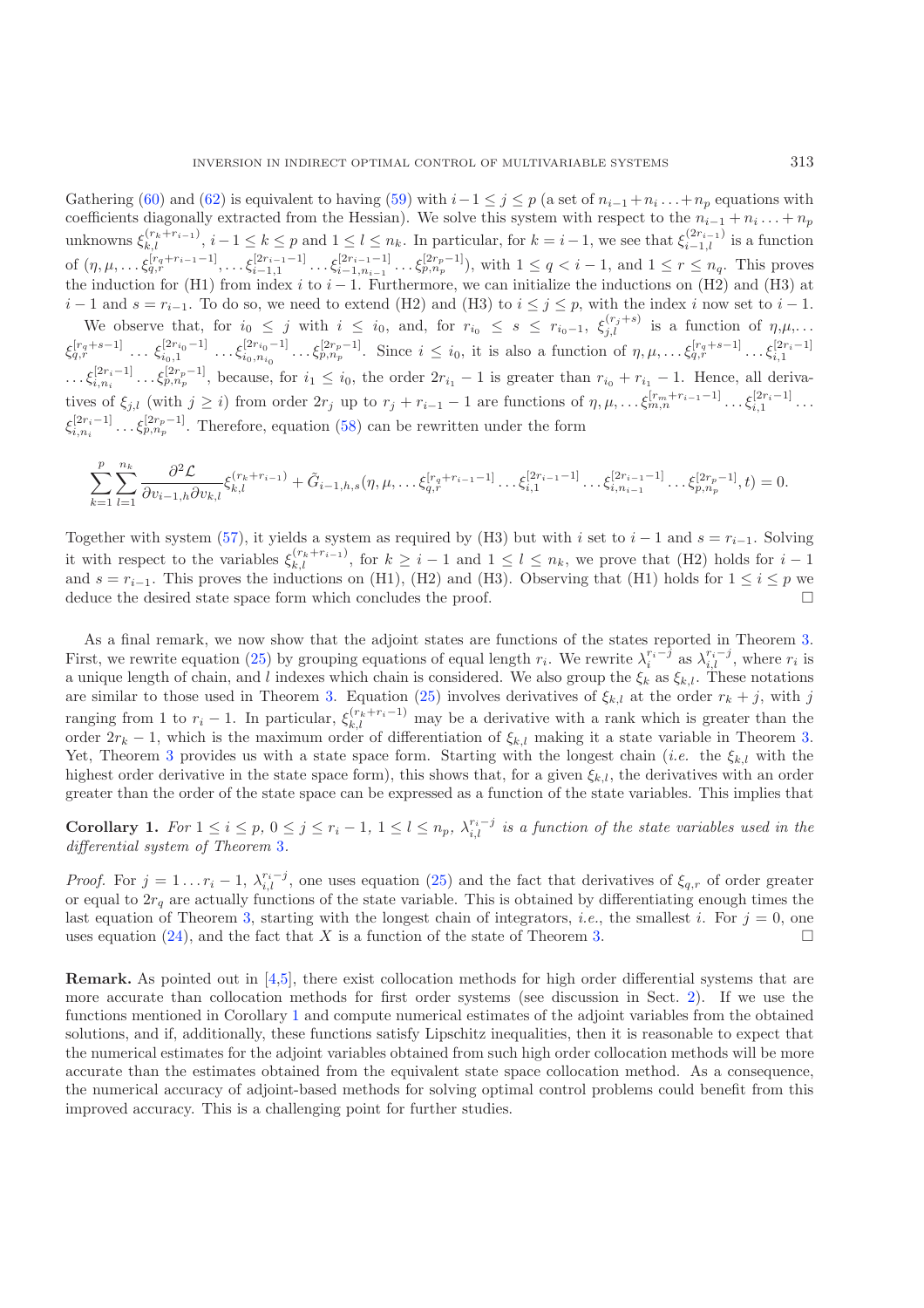# <span id="page-20-0"></span>314 F. CHAPLAIS AND N. PETIT

### 5. Example: robotic leg problem

We now propose an example to illustrate the proposed approach. The dynamics we consider corresponds to a mechanical system with second order dynamics studied in [\[12\]](#page-22-19). It is defined by the following under-actuated dynamics

$$
m\ddot{r} - m r \dot{\psi}^2 = u_1 \tag{63}
$$

<span id="page-20-4"></span><span id="page-20-3"></span><span id="page-20-2"></span><span id="page-20-1"></span>
$$
J\ddot{\theta} = u_2 \tag{64}
$$

$$
mr^2\ddot{\psi} + 2mr\dot{r}\dot{\psi} = -u_2\tag{65}
$$

In the following, we note  $X = (r, \dot{r}, \theta, \dot{\theta}, \psi, \dot{\psi})^T$ ,  $u = (u_1, u_2)^T$ ,  $\dot{x} = f(x, u)$ . The cost function we consider is

$$
\frac{1}{2} \int_0^T \left( X^T X + u^T u \right) \mathrm{d}t.
$$

Using  $\ddot{r} = v_1$  and  $\ddot{\theta} = v_2$ , the Hamiltonian is given as

$$
H = \frac{1}{2} \left( X^T X + m^2 (v_1 - r\dot{\psi}^2)^2 + J^2 v_2^2 \right) + \lambda_1 \dot{r} + \lambda_2 v_1 + \lambda_3 \dot{\theta} + \lambda_4 v_2 + \mu_1 \dot{\psi} - \mu_2 \left( \frac{J v_2}{m r^2} + 2 \frac{\dot{r}}{r} \dot{\psi} \right).
$$

The adjoint dynamics is

$$
\dot{\lambda}_1 = -H_r = -r + \left(m^2 \ddot{r} - m^2 r \dot{\psi}^2\right) \dot{\psi}^2 - 2\mu_2 \left(\frac{\dot{r}}{r^2} \dot{\psi} + \frac{Jv_2}{mr^3}\right) \tag{66}
$$

$$
\dot{\lambda}_2 = -H_{\dot{r}} = -\dot{r} - \lambda_1 + \mu_2 \frac{2}{r} \dot{\psi} \tag{67}
$$

$$
\dot{\lambda}_3 = -H_\theta = -\theta \tag{68}
$$

$$
\dot{\lambda}_4 = -H_{\dot{\theta}} = -\dot{\theta} - \lambda_3\tag{69}
$$

$$
\dot{\mu}_1 = -H_{\psi} = -\psi \tag{70}
$$

$$
\dot{\mu}_2 = -H_{\dot{\psi}} = -\dot{\psi} - \mu_1 + 2\left(m^2\ddot{r} - m^2r\dot{\psi}^2\right)\dot{\psi}r + 2\mu_2\frac{\dot{r}}{r}.\tag{71}
$$

Our claim, according to Theorem [3](#page-17-0) (with  $p = 1$ ,  $n_1 = 2$  and  $r_1 = 2$ ) and Corollary [1,](#page-19-0) is twofold. First, all the original 12 variables from the stationarity conditions (6 primal and 6 adjoint variables) can be rewritten using only 6 variables. Further, the 12 first order optimality conditions can be rewritten as 2 fourth order equations and 4 first order equations (as in Prop. [2](#page-14-0) for the case where the two chain lengths are equal).

In a first step, we recover the  $\lambda_2$  and  $\lambda_4$  adjoint states from the  $H_{v_1} = 0$  and  $H_{v_2} = 0$  equations. These give

$$
\lambda_2 = -m^2 \ddot{r} + m^2 r \dot{\psi}^2 \tag{72}
$$

$$
\lambda_4 = -J^2 \ddot{\theta} + J \frac{\mu_2}{mr^2} \tag{73}
$$

which corresponds to equation [\(24\)](#page-10-1). Next, the first time derivatives of  $H_{v_1} = 0$  and  $H_{v_2} = 0$  give

$$
\dot{\lambda}_2 = -m^2 r^{(3)} + 2m^2 r \dot{\psi} \ddot{\psi} + m^2 \dot{r} \dot{\psi}^2
$$

$$
\dot{\lambda}_4 = -J^2 \theta^{(3)} + J \frac{\dot{\mu}_2}{mr^2} - 2 \frac{J}{mr^3} \mu_2.
$$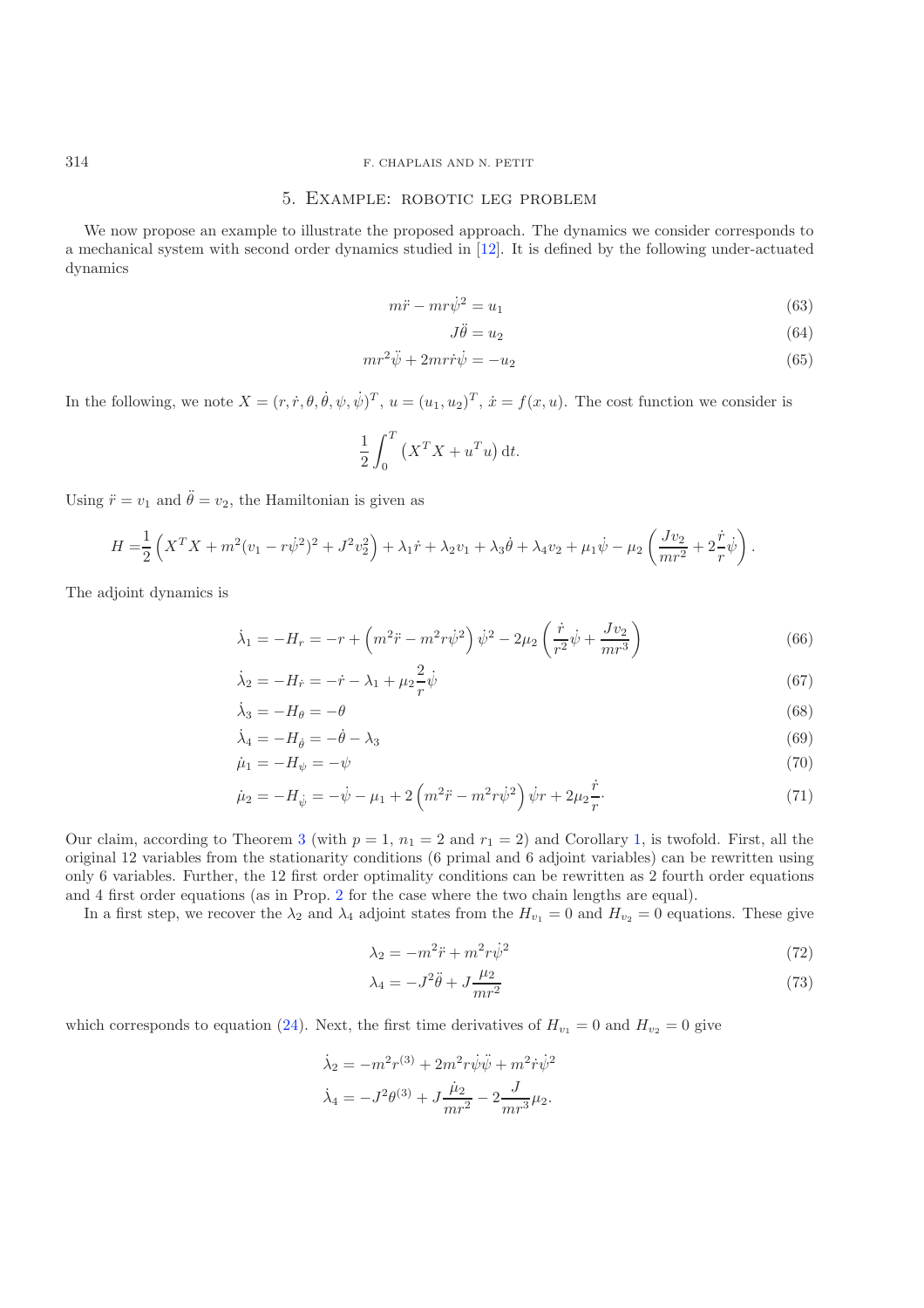After substitution in [\(67\)](#page-20-1) and [\(69\)](#page-20-2) respectively, one directly gets

<span id="page-21-1"></span><span id="page-21-0"></span>
$$
\lambda_1 = -\dot{r} + \mu_2 \frac{2}{r} \dot{\psi} + m^2 r^{(3)} - 2m^2 r \dot{\psi} \ddot{\psi} - m^2 \dot{r} \dot{\psi}^2 \tag{74}
$$

$$
\lambda_3 = -\dot{\theta} + J^2 \theta^{(3)} - J \frac{\dot{\mu}_2}{mr^2} + 2J \frac{\mu_2 \dot{r}}{mr^3} = -\dot{\theta} + J^2 \theta^{(3)} + \frac{J}{mr^2} \left( \dot{\psi} + \mu_1 + 2\lambda_2 \dot{\psi} r \right)
$$
(75)

which corresponds to equation [\(25\)](#page-10-4). The linearizable part of the dynamics and its adjoint have been fully explored through the previous equations. One can readily get the two fourth order equations corresponding to these last necessary conditions by differentiating [\(74\)](#page-21-0) and [\(75\)](#page-21-1) with respect to time. This gives

$$
r^{(4)} = 4\,\ddot{\psi}\,\dot{\psi}\,\dot{r} + 2\,r\dot{\psi}^2 - 2\,\ddot{r}\,\dot{\psi}^2 + \frac{\ddot{r} - r}{m^2} + 3\,r\dot{\psi}^4 + 2\,\frac{\dot{\psi}^2 + \dot{\psi}\mu_1}{m^2r} + 2\,r\dot{\psi}\,\psi^{(3)}\tag{76}
$$

<span id="page-21-4"></span>
$$
\theta^{(4)} = 2 \frac{\dot{r} \dot{\psi} + \dot{r} \mu_1}{mr^3 J} - 2 \frac{m \dot{\psi} \dot{r} \ddot{r}}{r^2 J} + \frac{\ddot{\theta} - \theta}{J^2} + \frac{\psi - \ddot{\psi}}{mr^2 J} + 2 \frac{m \ddot{\psi} \ddot{r} + m \dot{\psi} r^{(3)}}{r J} - 6 \frac{m \dot{\psi}^2 \ddot{\psi}}{J}.
$$
 (77)

Yet, it is possible to simplify these expressions further to obtain an equation which is similar to [\(32\)](#page-12-3). The  $\ddot{\psi}$ and  $\psi^{(3)}$  terms are not needed. As in the proofs of Lemma [1](#page-10-6) and Theorem [2,](#page-11-0) they can be derived from the following equation and its time derivative (arising from [\(64\)](#page-20-3) and [\(65\)](#page-20-4))

<span id="page-21-3"></span><span id="page-21-2"></span>
$$
\ddot{\psi} = -\frac{J\ddot{\theta}}{mr^2} - 2\frac{\dot{r}}{r}\dot{\psi}
$$
\n(78)

which gives an expression  $\psi^{(3)} = p(r, \dot{r}, \ddot{r}, \ddot{\theta}, \theta^{(3)}, \dot{\psi})$ . After substitution in [\(76\)](#page-21-2) and [\(77\)](#page-21-3), we can gather the following necessary conditions

$$
r^{(4)} = g_1(r, \dot{r}, \ddot{r}, \ddot{\theta}, \theta^{(3)}, \dot{\psi}, \mu_1)
$$
  
\n
$$
\theta^{(4)} = g_2(r, \dot{r}, \ddot{r}, r^{(3)}, \theta, \ddot{\theta}, \dot{\psi}, \mu_1)
$$
  
\n
$$
\ddot{\psi} = -\frac{J\ddot{\theta}}{mr^2} - 2\frac{\dot{r}}{r}\dot{\psi}
$$
  
\n
$$
\dot{\mu}_1 = -\psi
$$
  
\n
$$
\dot{\mu}_2 = -\dot{\psi} - \mu_1 + 2\left(m^2\ddot{r} - m^2r\dot{\psi}^2\right)\dot{\psi}r + 2\mu_2\frac{\dot{r}}{r}
$$
\n(79)

where  $g_1$  and  $g_2$  are given by the following

$$
r^{(4)} = -4 \frac{\left(J\ddot{\theta} + 2 \dot{r} \dot{\psi} m r\right) \dot{\psi} \dot{r}}{mr^2} + 2 \frac{\left(J\ddot{\theta} + 2 \dot{r} \dot{\psi} m r\right)^2}{r^3 m^2} - 2 \ddot{r} \dot{\psi}^2 + \frac{\ddot{r} - r}{m^2} + 3 r \dot{\psi}^4 + 2 \frac{\dot{\psi}^2 + \dot{\psi} \mu_1}{m^2 r} + 2 r \dot{\psi} \left(\frac{-J\theta^{(3)} r + 4 \dot{r} J\ddot{\theta} + 6 \dot{r}^2 \dot{\psi} m r - 2 \dot{\psi} m \ddot{r} r^2}{mr^3}\right) \theta^{(4)} = \frac{2 \dot{r} (2 \dot{\psi} + \mu_1)}{Jmr^3} - 6 \frac{m \dot{r} \dot{\psi} \ddot{r}}{Jr^2} + \frac{2 m \dot{\psi} (r^{(3)} + 6 \dot{r} \dot{\psi}^2)}{Jr} + \frac{\ddot{\theta} - \theta}{J^2} + \frac{\ddot{\theta}}{m^2 r^4} - 2 \frac{\ddot{r} \ddot{\theta}}{r^3} + 6 \frac{\dot{\psi}^2 \ddot{\theta}}{r^2} + \frac{\psi}{Jmr^2}.
$$

System [\(79\)](#page-21-4) is a set of necessary conditions for the primal and adjoint equations corresponding to the original stationarity conditions. This corresponds to Theorem [2,](#page-11-0) or Theorem [3](#page-17-0) with  $p = 1$ . As a remark, one can notice that we do not have to differentiate further r or  $\theta$  to eliminate derivatives of order greater than 4 (as in the proof of Th. [3\)](#page-17-0) because we have only one length of chain( $p = 1$ ).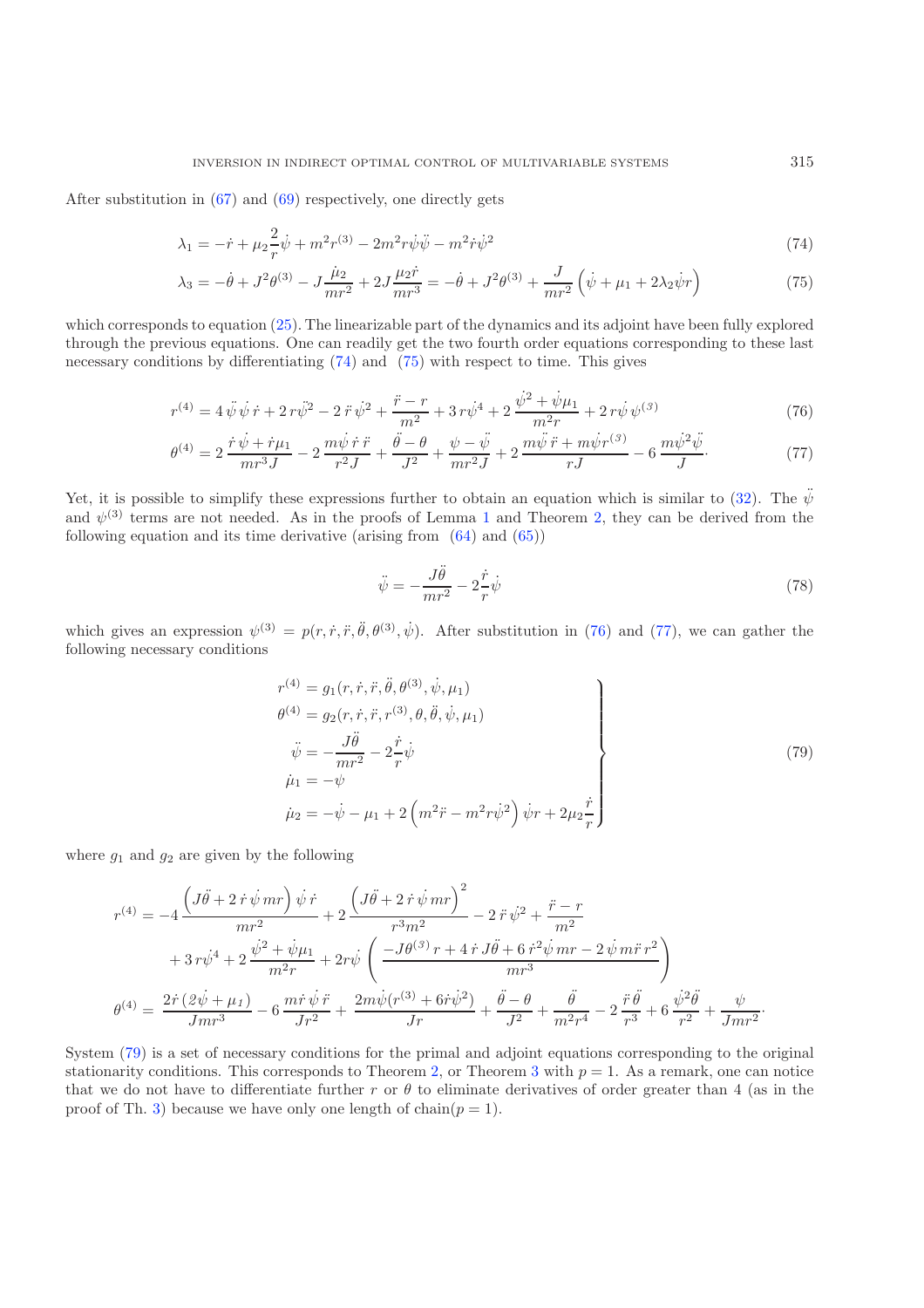## <span id="page-22-11"></span>316 F. CHAPLAIS AND N. PETIT

### 6. Conclusions and perspectives

In this paper, we give explicit ways to derive a state space form set of stationarity conditions that involve a reduced number of variables. We stress that numerous adjoint variables can be computed using zero dynamics states, corresponding adjoints, and, most importantly, successive derivatives of the linearizing outputs. Thus, in many optimal control problems, numerous variables (primal and adjoint variables) can be recovered through such relations and need not be considered. Without loss of generality, constraints (*e.g.* endpoints constraints) can be addressed similarly but, in their general formulation, are out of the scope of the work presented here. This is a direction for further developments. On the numerical side, this number of variables reduction proved efficient in direct methods of trajectory optimization. Future directions of this research should imply development of specific numerical tools, *e.g.* collocation methods for higher order systems. As suggested in [\[4](#page-22-18)[,5](#page-22-13)] and demonstrated in Section [2,](#page-2-0) efficiency can be gained by applying those directly to higher order differential equations rather than corresponding first-order systems.

*Acknowledgements*. The authors would like to thank Emmanuel Trélat and Laurent Praly for fruitful discussions and constructive comments.

## **REFERENCES**

- <span id="page-22-17"></span>[1] A.A. Agrachev and A.V. Sarychev, On abnormal extremals for Lagrange variational problems. J. Math. Systems Estim. Control **1** (1998) 87–118.
- <span id="page-22-5"></span>[2] S.K. Agrawal and N. Faiz, A new efficient method for optimization of a class of nonlinear systems without Lagrange multipliers. J. Optim. Theor. Appl. **97** (1998) 11–28.
- <span id="page-22-14"></span>[3] U.M. Ascher, J. Christiansen and R.D. Russel, Collocation software for boundary-value ODE's. ACM Trans. Math. Software **7** (1981) 209–222.
- <span id="page-22-18"></span>[4] U.M. Ascher, R.M.M. Mattheij and R.D. Russell, Numerical solution of boundary value problems for ordinary differential equations. Prentice Hall Series in Computational Mathematics Prentice Hall, Inc., Englewood Cliffs, NJ (1988).
- <span id="page-22-13"></span>[5] U.M. Ascher, R.M.M. Mattheij and R.D. Russell, Numerical solution of boundary value problems for ordinary differential equations, Classics in Applied Mathematics **13**. Society for Industrial and Applied Mathematics (SIAM) (1995).
- <span id="page-22-0"></span>[6] J.T. Betts, Survey of numerical methods for trajectory optimization. J. Guid. Control Dyn. **21** (1998) 193–207.
- <span id="page-22-1"></span>[7] J.T. Betts, Practical methods for optimal control using nonlinear programming, Advances in Design and Control. Society for Industrial and Applied Mathematics (SIAM), Philadelphia, PA (2001).
- <span id="page-22-16"></span>[8] B. Bonnard and M. Chyba, Singular trajectories and their role in control theory, Mathématiques & applications **40**. Springer-Verlag-Berlin-Heidelberg-New York (2003).
- [9] A.E. Bryson and Y.C. Ho, Applied Optimal Control. Ginn and Company (1969).
- <span id="page-22-12"></span><span id="page-22-10"></span>[10] R. Bulirsch, F. Montrone and H.J. Pesch, Abort landing in the presence of windshear as a minimax optimal control problem, part 2: Multiple shooting and homotopy. J. Optim. Theor. Appl. **70** (1991) 223–254.
- <span id="page-22-2"></span>[11] R. Bulirsch, E. Nerz, H.J. Pesch and O. von Stryk, Combining direct and indirect methods in optimal control: Range maximization of a hang glider, in *Optimal Control*, R. Bulirsch, A. Miele, J. Stoer and K.H. Well Eds., International Series of Numerical Mathematics, Birkhäuser 111 (1993).
- <span id="page-22-19"></span>[12] F. Bullo and A.D. Lewis, Geometric Control of Mechanical Systems, Modeling, Analysis, and Design for Simple Mechanical Control Systems, Texts in Applied Mathematics **49**. Springer-Verlag (2004).
- <span id="page-22-15"></span>[13] C.I. Byrnes and A. Isidori, Asymptotic stabilization of minimum phase nonlinear systems. IEEE Trans. Automat. Control **36** (1991) 1122–1137.
- [14] F. Chaplais and N. Petit, Inversion in indirect optimal control, in Proc. of the 7th European Control Conf. (2003).
- <span id="page-22-9"></span><span id="page-22-3"></span>[15] M. El-Kady, A Chebyshev finite difference method for solving a class of optimal control problems. Int. J. Comput. Math. **80** (2003) 883–895.
- <span id="page-22-4"></span>[16] F. Fahroo and I.M. Ross, Direct trajectory optimization by a Chebyshev pseudo-spectral method. J. Guid. Control Dyn. **25** (2002) 160–166.
- <span id="page-22-8"></span>[17] N. Faiz, S.K. Agrawal and R.M. Murray, Differentially flat systems with inequality constraints: An approach to real-time feasible trajectory generation. J. Guid. Control Dyn. **24** (2001) 219–227.
- <span id="page-22-6"></span>[18] M. Fliess, J. Lévine, P. Martin and P. Rouchon, Flatness and defect of nonlinear systems: introductory theory and examples. Int. J. Control **61** (1995) 1327–1361.
- <span id="page-22-7"></span>[19] M. Fliess, J. Lévine, P. Martin and P. Rouchon, A Lie-Bäcklund approach to equivalence and flatness of nonlinear systems. IEEE Trans. Automat. Control **44** (1999) 922–937.